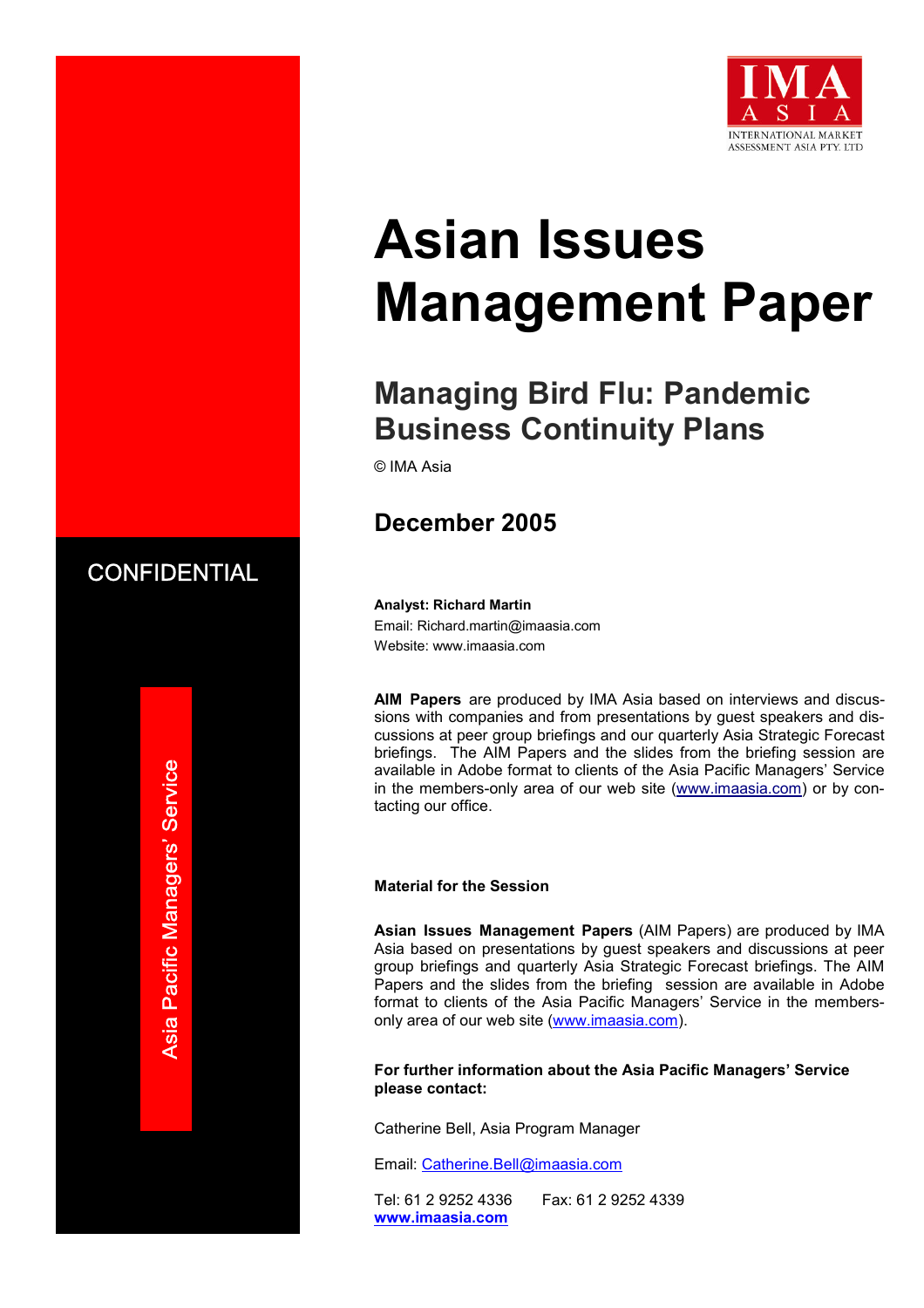## **Preface**

This is our first draft of an Asian Issues Management (AIM) Paper on corporate pandemic management. The paper is based on interviews and discussions with a dozen major companies operating in Asia, a review of most of the materials available from sources such as the World Health Organisation (WHO) and the US Centre for Disease Control (CDC), and participation in conferences and public discussions on bird flu. We'd particularly like to thank the staff at Interpharma (Zuellig Pharma) in Hong Kong, who kindly shared a lot of their experience in developing their pandemic business continuity plan. While this paper draws heavily on the interviews we have yet to seek approval from our interviewees to use illustrative comments and case examples.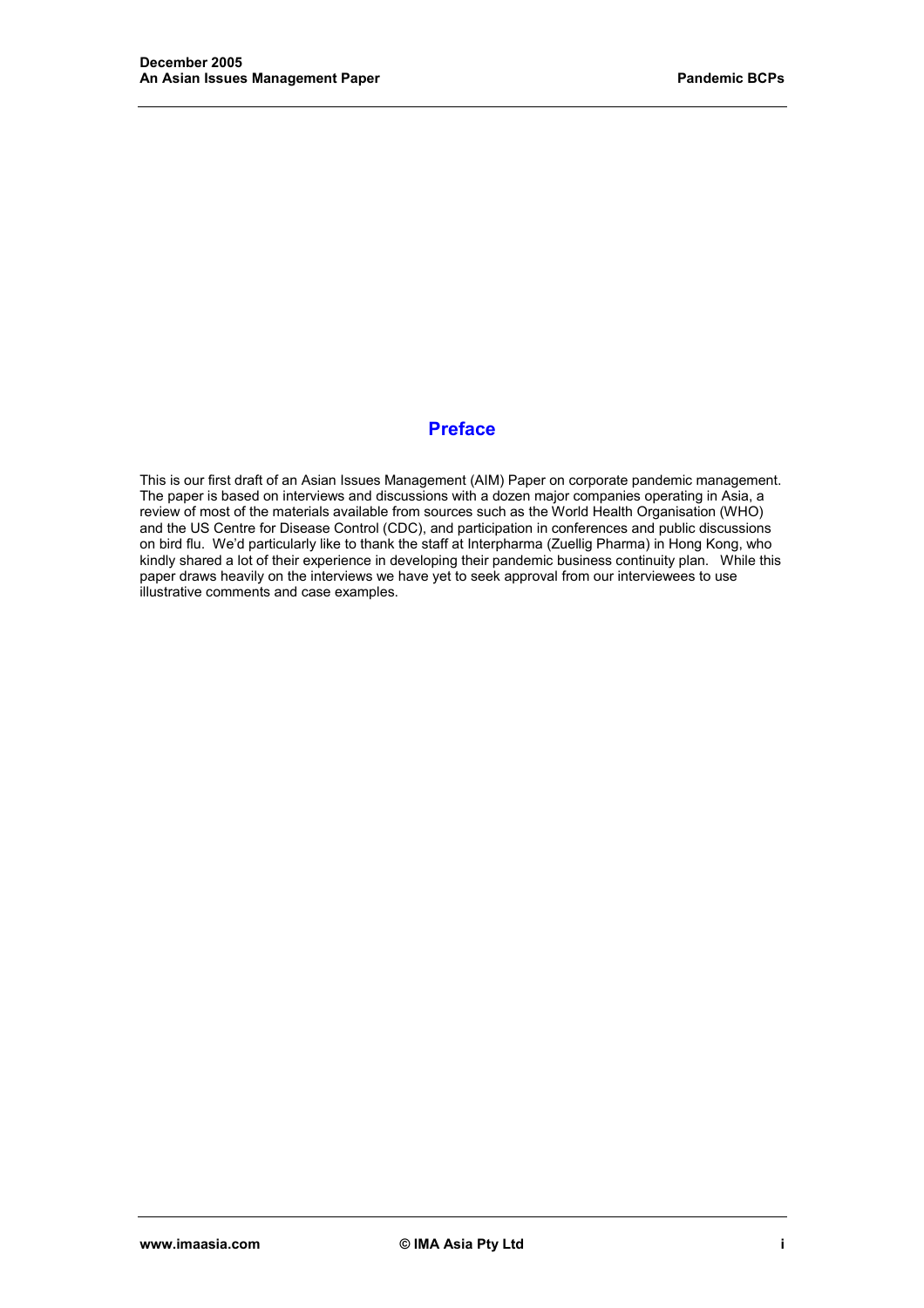# **Contents**

| <b>Introduction</b>                                 | 1            |
|-----------------------------------------------------|--------------|
| Section 1: Introduction                             | $\mathbf{2}$ |
| Your best pandemic defence - a BCP and the internet |              |
| Early planning problems to avoid                    |              |
| The lessons from recent risk events                 |              |
| What to expect in 2006 – networking BCPs            |              |
| Section 2: Defining the challenge                   | 8            |
| The threat to staff, markets and the community      |              |
| Getting the balance right                           |              |
| Moving the corporate goal posts                     |              |
| Section 3: Leadership, Communicating and Networking | 12           |
| Crisis leadership                                   |              |
| Communicating                                       |              |
| Networking - the key to sustainability              |              |
| Section 4: Documentation, Schedules, Teams & Tasks  |              |
| Documentation of the Pandemic BCP                   |              |
| Schedules                                           |              |
| <b>Teams</b>                                        |              |
| Pandemic planning tasks                             |              |
| Box 1: H5N1 Avian Flu and the WHO                   | 3            |
| Box 2: An H5N1 Pandemic - What to Expect            | 11           |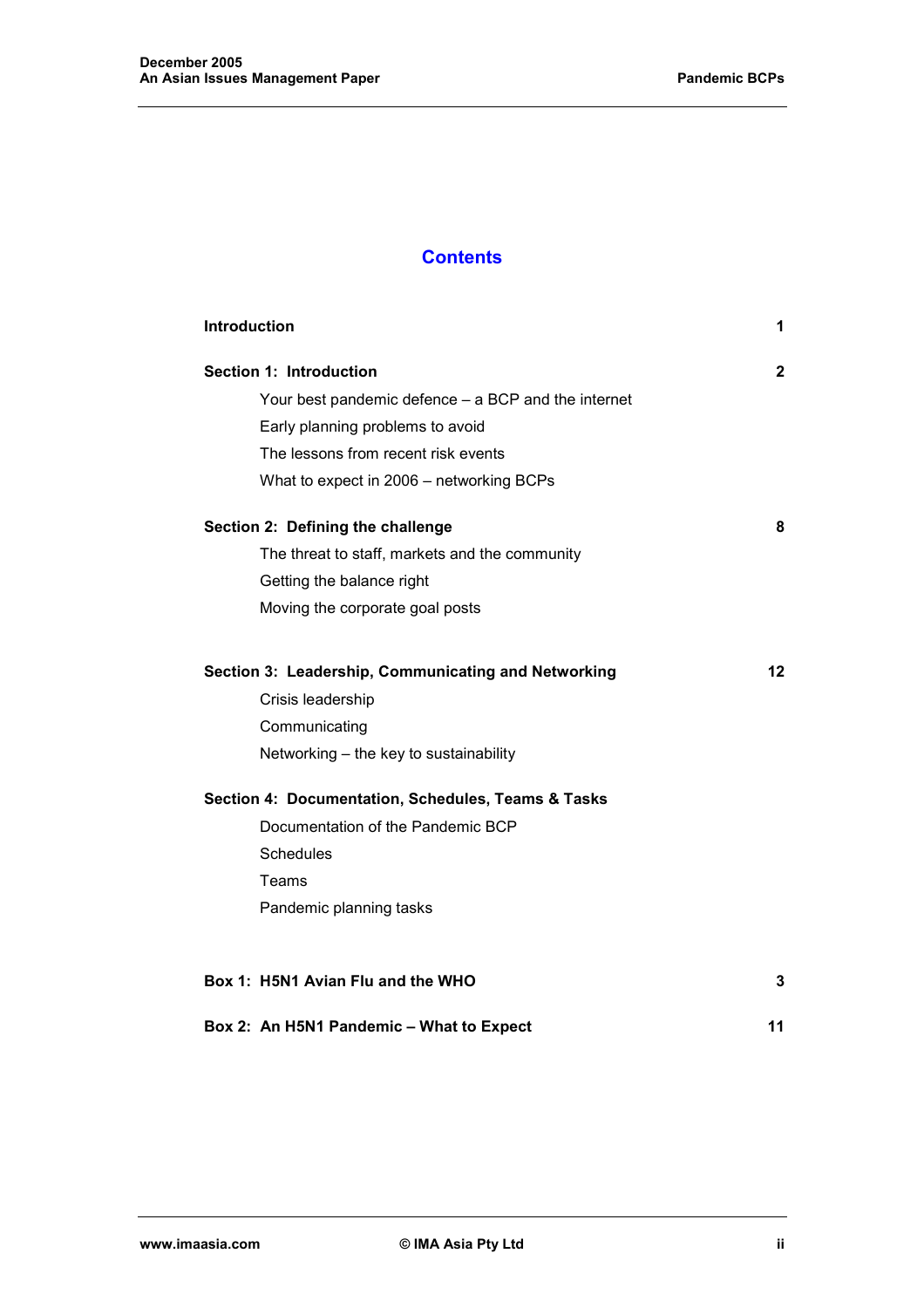# **Introduction**

This Asian Issues Management (AIM) Paper looks at how companies are managing the threat of a pandemic that may be triggered by the current outbreak of bird flu in Asia. The threat posed by a pandemic goes well beyond the boundaries normally considered by corporate risk managers in terms of geographic extent (global rather than in one country or region), time (several years from onset through recovery), and areas of the business affected (all departments, customers, and suppliers).

A pandemic threatens the global community and appropriately the World Health Organisation (WHO) and national governments are working on a global response that integrates country, regional and global strategies. Corporates will find that their own pandemic management plans require a similar global approach even though some have asked their Asian divisions to take the lead in planning. They will also need a higher degree of coordination with the broader community than envisaged under previous risk management strategies. This extends from integrating with the local government pandemic response – an area that is quite unclear at the moment - through to the role that a well organised corporate should play in the community at a time of considerable distress.

Organising a risk mitigation plan for a pandemic is a major undertaking. Companies with an existing Business Continuity Planning (BCP) process are better placed than those without one as much of the process for assessing and managing risk is already in place. However few existing corporate BCPs envisage the threat from a pandemic. Our interviews suggest that even for those companies with a well run BCP process some four to six months of focused work is required to reach a preliminary level of preparedness for pandemic risk mitigation.

**Can this level of investment in BCP pandemic planning be justified?** The quick answer is yes. Effective risk management is based on monitoring reliable leading indicators for a defined risk event that is likely to have a major impact on corporate operations. Authoritative analysis by the WHO and others suggests that a pandemic based on the current H5N1 influenza virus would devastate global markets and the alert flags for such an event are already flying. Moreover, companies that have focused on the problem have concluded that even with a 10% probability in the next two years (an estimate by some health officials) detailed preparation is the only way to mitigate the risk.

Companies will also find that a pandemic BCP requires new thinking about both operations and external relationships. This will certainly improve risk management for the more normal threats considered under BCPs (fires, hurricanes, floods, terrorist events, etc). It may also prompt new thinking on how to sustain the critical processes within a company as well as the sometimes poorly recognised linkages between a company and the community that sustains it.

**Is a pandemic imminent?** We are already at phase 3 in the WHO's 6-phase pandemic alert with some risk (a 10% probability for 2006-07) that the line will be crossed to phase 4 ("evidence of increased human-to-human transmission"). This is the first major risk transition point that lies ahead. While a global response is being planned to contain an initial outbreak there is a high risk of rapid progress from phase 4 through to a full global pandemic at phase 6. This is the second major risk transition point that lies ahead. The happier – and fortunately more likely (at 90% probability) - scenario is that there is no progress to phase 4 in the next few years, during which time pharmaceutical companies and world health authorities may develop an ability to prevent a pandemic. But even under this scenario the latest commentary suggests that the WHO will retain its phase 3 alert for several years.

**The minimum case for planning is WHO phase 3.** At WHO Alert phase 3, a situation that is likely to extend for several years, the pandemic risk game is already underway and is not a hypothetical event on the distant risk management horizon. At WHO phase 3 companies will face a steady increase in requests for information on their pandemic preparedness from employees, customers, suppliers, and – quite possibly - shareholders over the next year.

**The need for companies to talk to each other - and to governments.** Companies are understandably reticent to talk about pandemic BCPs that are in development. However, the time for open discussion is rapidly approaching as pandemic BCPs rely on networking. Companies may well find it useful to create local forums with neighbouring firms to review the steps being taken. We have also been struck by the absence of contact between governments and corporates, even in countries that are well advanced in their pandemic management plans. It is essential that governments and corporates start this dialogue soon otherwise public and private BCPs are likely to clash rather than complement each other.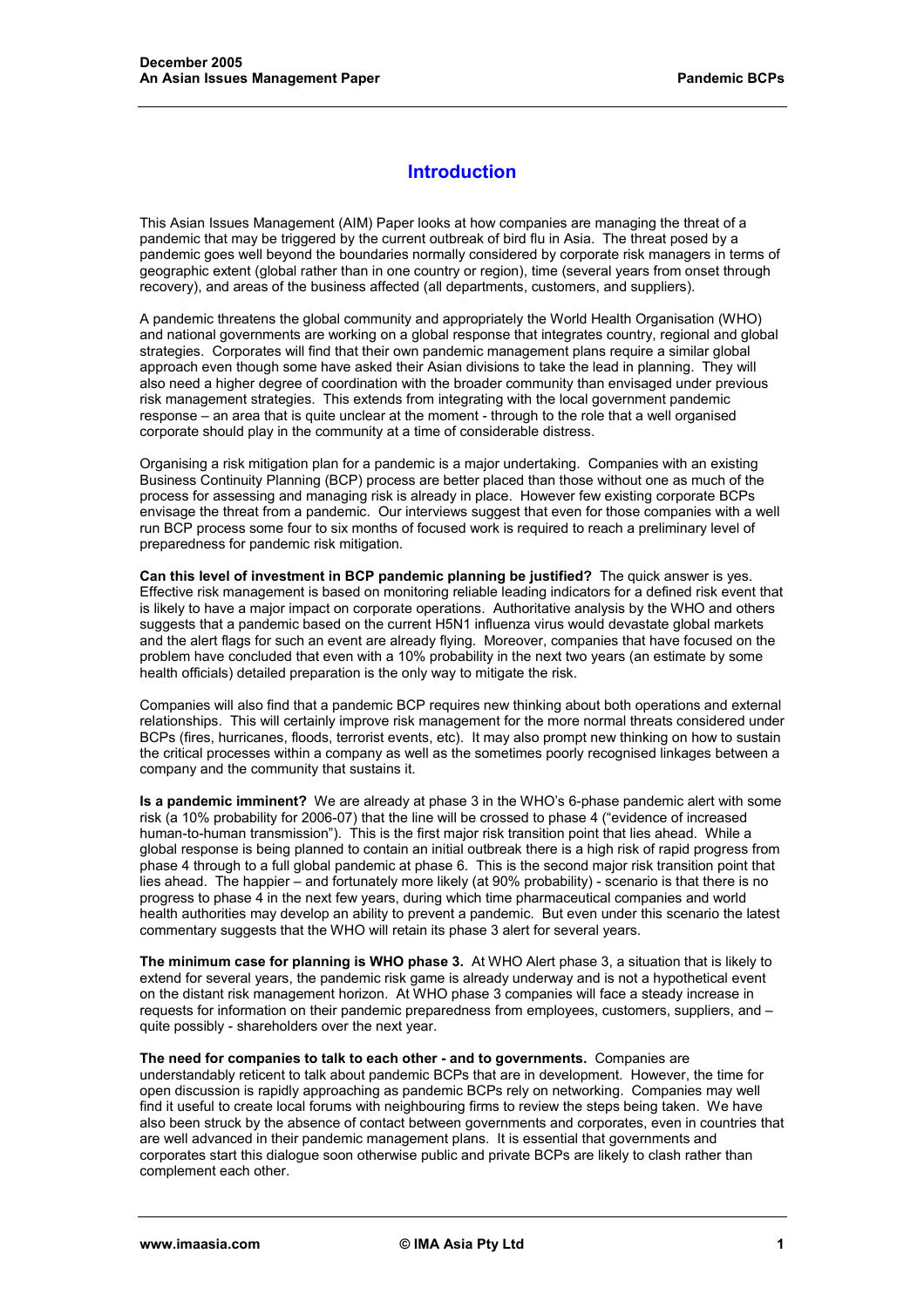# **Section 1** Introduction

| A focus on pandemic<br>management                                                                      | This paper briefly surveys how companies are managing the process of<br>preparing for a pandemic. As the trigger for this task is the current spread<br>of the H5N1 virus within the bird population we have used bird flu as a case<br>example to illustrate the process, mostly by accompanying boxes to the<br>main text. More detailed information on the current outbreak of bird or<br>avian flu is available on the WHO and CDC websites. Moreover this<br>information is being added to and updated daily (see Box 1 for details).                                                                                                                                                                                                                                                                                                                                                                               |  |
|--------------------------------------------------------------------------------------------------------|--------------------------------------------------------------------------------------------------------------------------------------------------------------------------------------------------------------------------------------------------------------------------------------------------------------------------------------------------------------------------------------------------------------------------------------------------------------------------------------------------------------------------------------------------------------------------------------------------------------------------------------------------------------------------------------------------------------------------------------------------------------------------------------------------------------------------------------------------------------------------------------------------------------------------|--|
| Four main sections:                                                                                    | The main sections of this paper look at three of the key management<br>challenges that were apparent in the interviews we carried out in mid-<br>November. These are:<br>٠<br>Defining the challenge<br>Leadership, networking and communicating<br>٠<br>Redefining the business under a pandemic BCP<br>٠                                                                                                                                                                                                                                                                                                                                                                                                                                                                                                                                                                                                               |  |
|                                                                                                        | The paper concludes with an operational section covering:<br>Pandemic BCP tasks, schedules and teams                                                                                                                                                                                                                                                                                                                                                                                                                                                                                                                                                                                                                                                                                                                                                                                                                     |  |
|                                                                                                        | Your best pandemic defence - a BCP and the internet                                                                                                                                                                                                                                                                                                                                                                                                                                                                                                                                                                                                                                                                                                                                                                                                                                                                      |  |
| Focus on the total<br>process                                                                          | The two most important tools available to any company to mitigate the<br>threat posed by a pandemic are a well prepared business continuity plan<br>(BCP) and the internet. These two tools are critical to just about every<br>aspect of the following discussion and rate well ahead of scrambling to<br>stockpile drugs like Tamiflu or preparing evacuation plans, both of which<br>are at best components of a subset within a BCP.                                                                                                                                                                                                                                                                                                                                                                                                                                                                                 |  |
| <b>Business Continuity</b><br>Plans (BCPs)<br>can help with<br>pandemic risk<br>reduction              | Most multinational companies (MNCs) appear to have established BCPs at<br>some point in the last five to 10 years. These are supported by regular<br>training exercises (one of our interviewees presciently ran their March '05<br>annual exercise based on a pandemic threat), monitoring and alert<br>systems, and instances of partial activation every few years to cope with an<br>event such as Asia's December '04 tsunami or Hurricane Katrina in the US.<br>These companies are well placed to quickly undertake the work needed to<br>prepare a pandemic response plan.                                                                                                                                                                                                                                                                                                                                       |  |
| 3 options for those<br>without a BCP process<br>$\ldots$ a 1-time plan for<br><b>WHO Alert phase 3</b> | Companies without a pandemic BCP have three options:<br>(1) A 1-time pandemic management plan. Small companies<br>rarely see the need for the system complexity of large companies. Some<br>may decide that a 1-time pandemic response plan is justified only as long<br>as the WHO maintains its current phase 3 alert. The 1-time plan is needed<br>as much to deal with support requests from larger firms undertaking<br>pandemic BCPs as with the risk of an actual pandemic. However<br>companies considering the 1-time model should note that the WHO phase<br>3 alert may persist for several years, which will effectively nudge a 1-time<br>plan into an institutionalised BCP process. Moreover a BCP for a small to<br>medium-sized firm, particularly a services firm, is not that onerous as the<br>internet provides an array of low-cost options for remote operation and<br>client support activities. |  |
| institutionalise a<br><b>BCP</b> process                                                               | (2) Institutionalise the BCP process. Nearly all companies can<br>remember a single event that triggered the decision to institutionalise a<br>BCP process and the current bird flu threat will certainly encourage many in                                                                                                                                                                                                                                                                                                                                                                                                                                                                                                                                                                                                                                                                                              |  |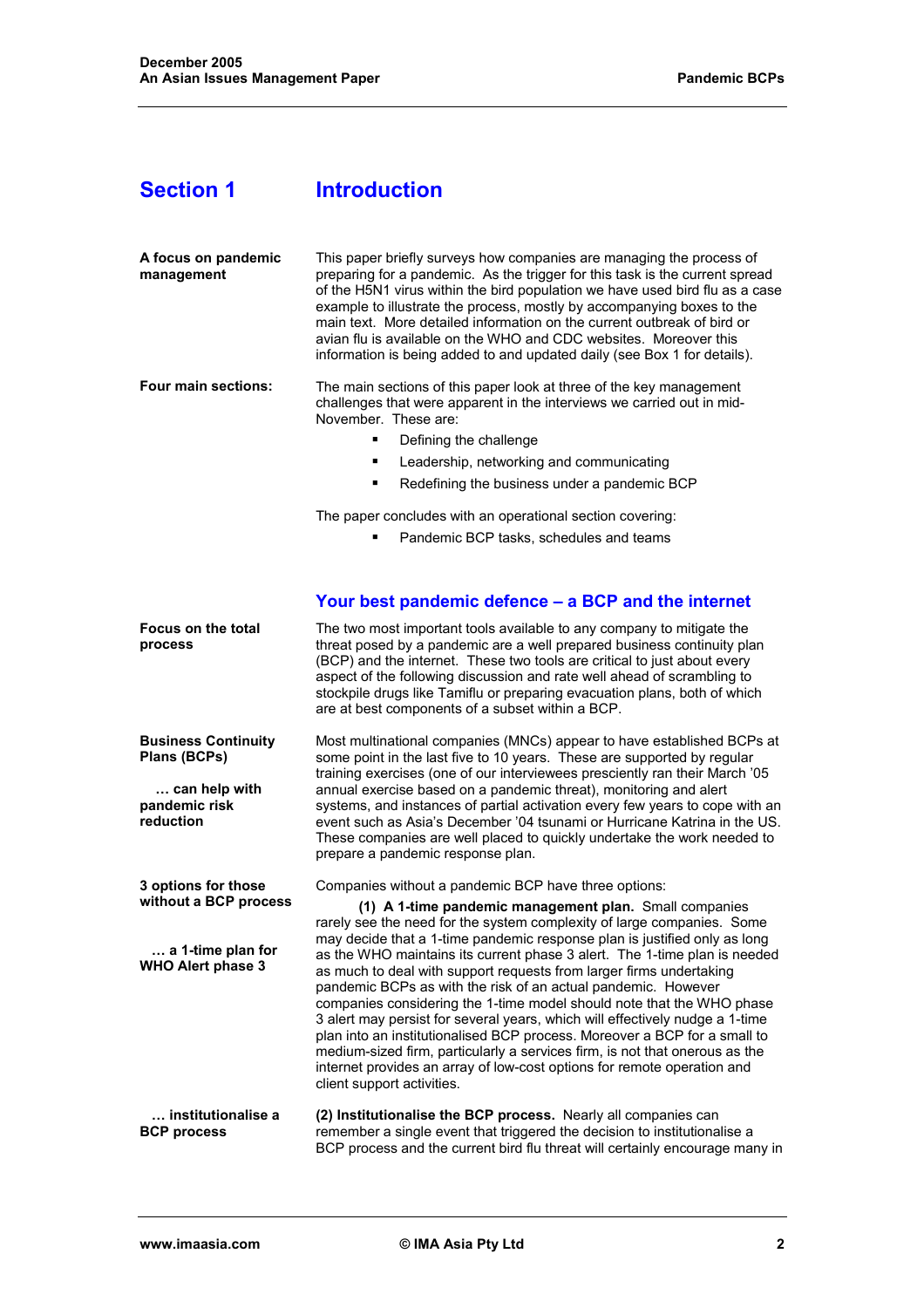#### **Box 1 H5N1 Avian Flu and the WHO**

#### **The threat**

The World Health Organisation (WHO) plays a central role in reporting on and managing the current outbreak of bird flu and the risk of pandemics. In September 2005 it provided the following 6-point assessment:

**1. The risk of a pandemic is great**. Since late 2003, the world has moved closer to a pandemic than at any time since 1968, when the last pandemic occurred. All prerequisites for the start of a pandemic have been met save one: the establishment of efficient human-to-human transmission. During 2005, ominous changes have been observed in the epidemiology of the disease in animals. Human cases are continuing to occur, and the virus has extended its geographical range to include new countries. Each new human case gives the virus an opportunity to evolve towards a fully transmissible pandemic strain.

**2. The risk will persist.** The H5N1 virus is now endemic in Asia, having established an ecological niche in poultry. The risk of further human cases will persist, as will opportunities for a pandemic virus to emerge. Outbreaks have occurred despite aggressive control measures, including the culling of more than 140m poultry. Wild migratory birds are now dying in large numbers form the highly pathogenic H5N1. Domestic ducks can excrete large quantities of the virus without showing signs of illness, which complicates the control of poultry outbreaks.

**3. Evolution of the threat can not be predicted**. The final step to human-to-human transmission may occur two ways: reassortment (when an avian influenza virus recombines with an existing human influenza virus), which could lead to a sudden surge in cases with explosive spread; or adaptive mutation, initially expressed by small clusters of human outbreaks with slightly more time to prepare defensive action.

**4. The early warning system is weak.**  Particularly in risk prone countries in Asia.

**5. Preventive intervention is possible, but untested**. An immediate massive response with antivirals (such as Tamiflu) to an outbreak theoretically may prevent the virus from further improving its transmissibility.

**6. Expect inadequate medical supplies.** Vaccination and the use of anti-viral drugs are two of the most important response measures for reducing morbidity and mortality during a pandemic. On present trends, neither of these interventions will be available in adequate quantities or equitably distributed at the start of a pandemic or for many months thereafter.

*See: Responding to the avian influenza pandemic threat: Recommended strategic actions, WHO/CDS/CSR/GIP/2005.8*

#### **Monitoring the threat**

The WHO uses a six phase pandemic alert as a system for informing the world of the seriousness of the threat and of the need to launch progressively more intense preparedness activities. The designation of phases, including decisions on when to move from one phase to another, is made by the Director-General of WHO. Each phase of alert coincides with a series of recommended activities to be undertaken by WHO, the international community, governments, and industry. Changes from one phase to another are triggered by several factors, which include the epidemiological behaviour of the disease and the characteristics of circulating viruses. The world is presently in phase 3: a new influenza virus subtype is causing disease in humans, but is not yet spreading efficiently and sustainably among humans.

**Inter-pandemic phases:** New virus in animals only

**Phase 1** – low risk of human cases

**Phase 2** – higher risk of human cases

**Pandemic alert phases** 

**Phase 3** – No or very limited human transmission

**Phase 4** – Increased human transmission

**Phase 5** – Significant human transmission

#### **Pandemic**

**Phase 6** – Efficient, sustained human transmission

#### **Reported cases to November 30**

From Dec. '03 to Oct. '04 27 cases were reported in Vietnam (with 20 deaths) and 17 cases were reported in Thailand (12 died). Since Dec. '04, 12 cases have been confirmed in Indonesia (7 died) and 3 cases in China (2 died). Including new cases in Vietnam and Thailand 133 cases have been confirmed with over half (68) dying. This is a case fatality ratio of 51%. For reference during SARS (Nov '02 to July '03) there were 8,096 probable cases and 774 deaths (mostly in China and Hong Kong) with a much lower case fatality ratio of 9.6%.

#### **More information**

The World Health Organisation (WHO) in Geneva and the Center for Disease Control (CDC, part of the US government's Department of Health & Human Services) both provide excellent information on pandemics and the current outbreak of bird flu:

www.who.int/csr/disease/avian\_influenza/en

http://www.cdc.gov/flu/avian

Health authorities in other countries also run national web sites that should be bookmarked to obtain the latest information on the local pandemic response in each country. See the end of this paper for a list of government sites in Asia.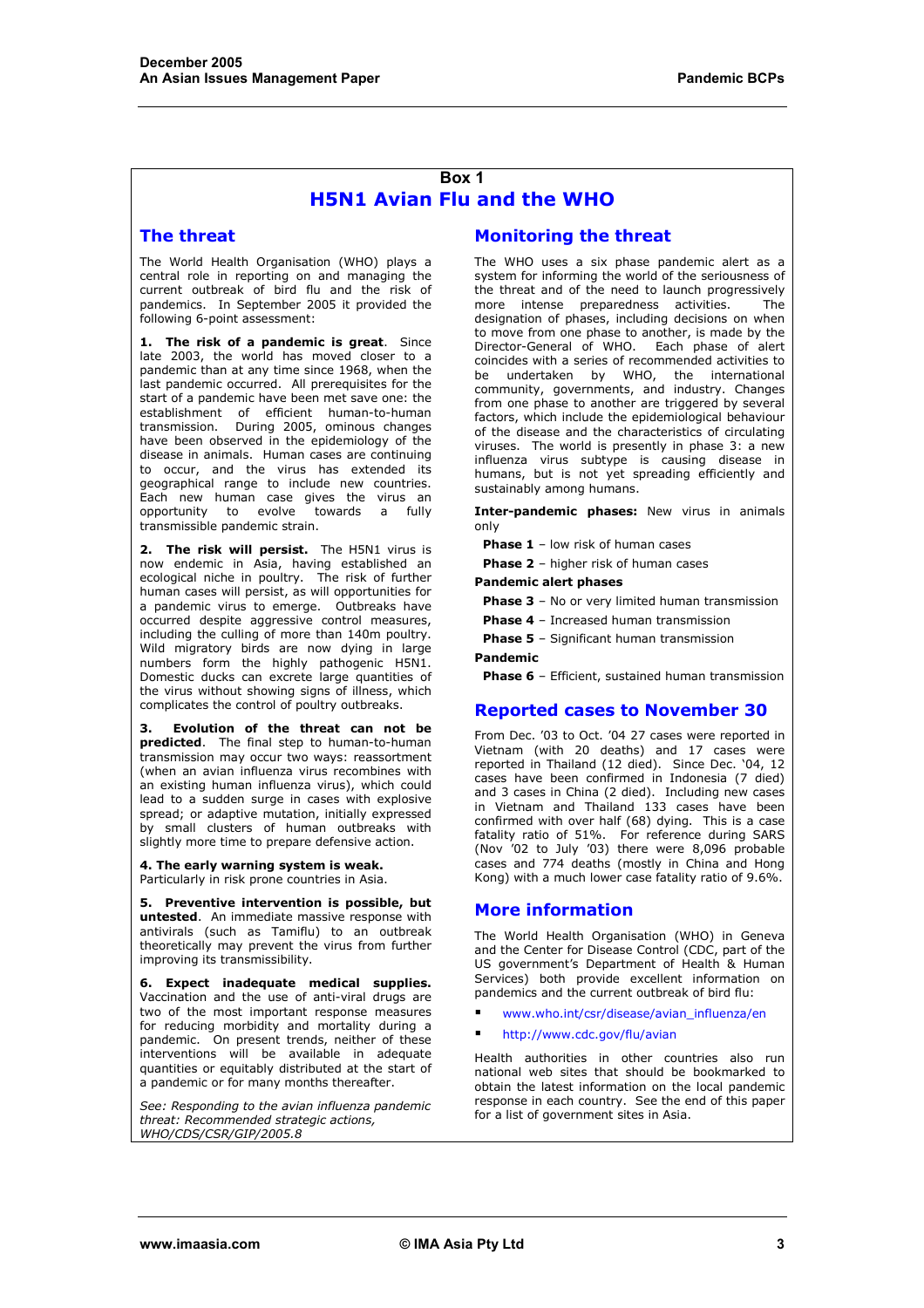this direction. With many large companies already operating BCPs and – for the first time – looking to network their BCPs it will be much easier to make this transition. In is quite likely that by 2010 most companies will see an institutionalised BCP process and network BCP reviews as an integral part of standard business operations in a globalised market.

 **… or rely on the local health authority plan (3) Bird-flu Lite.** Some companies will decide that their best option is simply to rely on their local health authority's pandemic response plan. This may be the case for smaller companies in advanced markets where public health authorities are well resourced. Small companies may also lack the staff and financial resources to mount an effective BCP, which by default will make them more reliant on the community response to maintain business operations (e.g. let's ask the company on the floor below to cover our switch and see if company B in the next street can lend us an engineer). At a minimum this requires good knowledge of the local public health plan, some community networking, and an ability to quickly adapt operations as conditions change.

**The Internet** 

 **… a critical tool in global pandemic management** 

 **… and in corporate risk reduction** 

**Media & consultant hype or a real threat?** 

**threat** 

 **…. most likely a real** 

We are struck by how often the internet figures in both public sector and corporate plans for mitigating the threat posed by a pandemic. The internet is already playing a major role in disseminating accurate information and in providing a truly global real-time alert on pandemic issues. The internet will also play a key role in identifying any outbreak of human-transmission H5N1 and in coordinating efforts to contain H5N1 within the bird population and, when needed, among people. Similarly the internet lies at the core of corporate BCP enabling effective communication and many of the tactics developed to sustain core business operations.

This underscores the absolute importance of maintaining internet functionality for pandemic management. Service firms that maintain corporate networks, intranets and the public net are likely to rank second only to healthcare firms as a defence against a pandemic.

# **Early planning problems to avoid**

A number of problems are apparent in the initial steps that companies are taking in preparing for a pandemic. Fortunately none are major. But given the need for prompt action those companies starting on the process should try to avoid them.

**This looks like another Y2K event.** Most companies remember Y2K as being a two-year build-up of media speculation and corporate IT spending prior to the biggest non-event of the  $20<sup>th</sup>$  century. Bird flu has triggered a similar wave of global media coverage and there is a concern that the reality might not be as bad as portrayed by the press. Moreover, as we discovered at our own forecasting conferences in late November, it is hard to step back from the excitement of planning for growth in 2006 to consider a scenario of market devastation. There is a natural aversion to actively considering such a risk. Unfortunately the rising concern over a bird-flu pandemic appears to be justified and companies will need to act. The view of leading health authorities is that a bird-flu based pandemic is a major threat to the global community in the next few years. These issues are reviewed in Box 1 in this section and in section 2.

**An H5N1 pandemic will be a global event Little top level engagement / this is an Asia problem.** The companies we've been in contact with fall into two groups: those where there is headquarters/CEO sponsorship for developing the pandemic BCP and those where the task is being handled at the regional level and sometimes only within one part of the Asia management team. The latter course often reflects an initial – and incorrect - view that bird flu is an Asian problem. Companies that start down the Asia-only path realize within a few weeks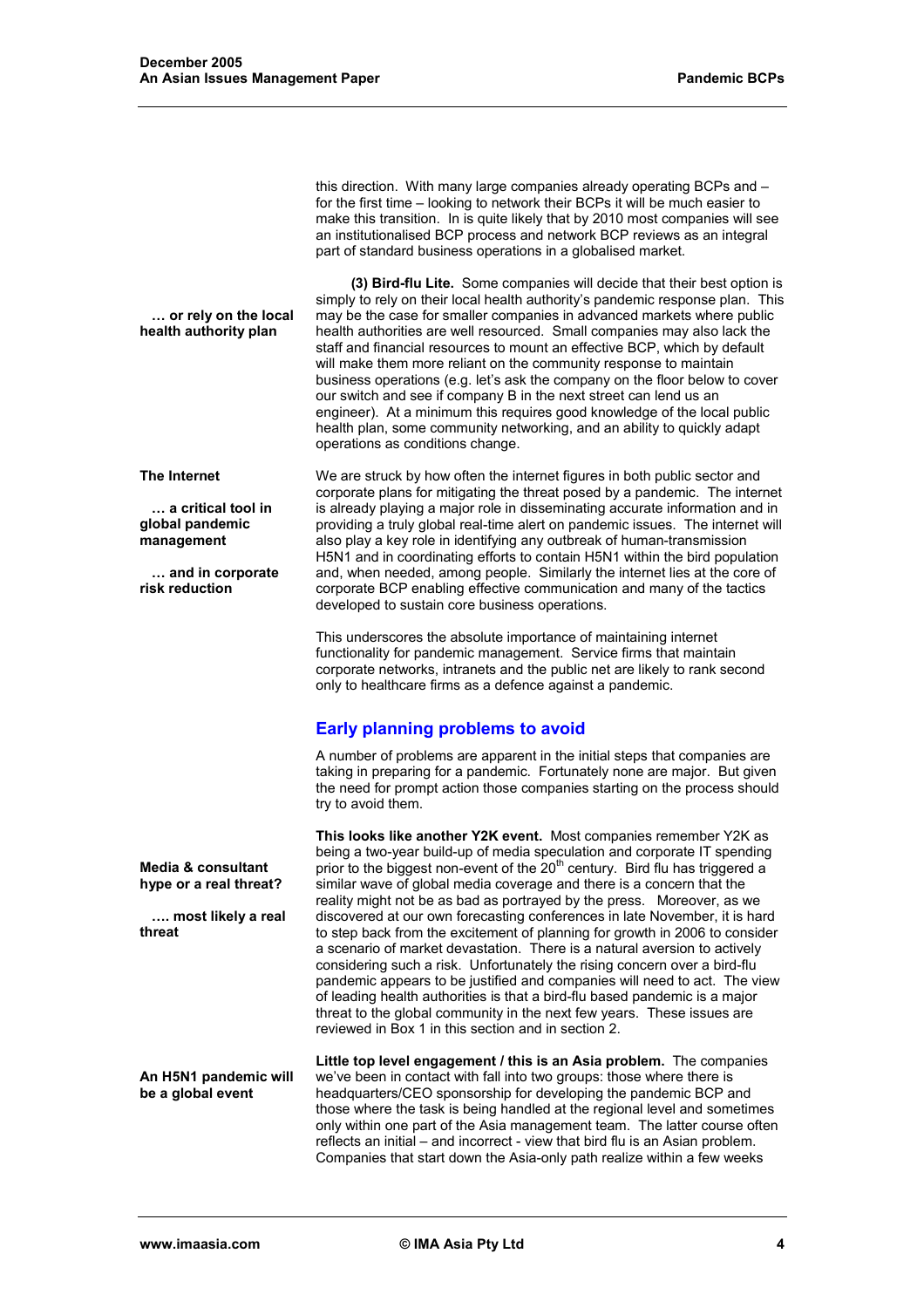| requiring a shift in<br>corporate goals                       | that a pandemic BCP can only be undertaken as a global project but these<br>first few misdirected weeks can be quite frustrating for the Asia team.<br>There are two reasons why a top level global approach is required:<br>Global impact. Influenza pandemics have always quickly spread<br>around the world even though Asia has been the likely point of<br>origin. An effective BCP response has to involve the entire<br>company.<br>Changing the corporation's goals. An effective pandemic BCP<br>will require substantial and possibly prolonged changes to basic<br>operating parameters, such as sales growth and profitability.<br>Individual countries and regions are unlikely to have the authority<br>to make such amendments even though they are critical of an<br>effective pandemic BCP.                                                                                                                                                                                                                                                                                                         |  |
|---------------------------------------------------------------|----------------------------------------------------------------------------------------------------------------------------------------------------------------------------------------------------------------------------------------------------------------------------------------------------------------------------------------------------------------------------------------------------------------------------------------------------------------------------------------------------------------------------------------------------------------------------------------------------------------------------------------------------------------------------------------------------------------------------------------------------------------------------------------------------------------------------------------------------------------------------------------------------------------------------------------------------------------------------------------------------------------------------------------------------------------------------------------------------------------------|--|
| Asia offices can start<br>the global pandemic<br>plan         | There is, however, one useful variation to this comment. Some companies<br>have given the Asia team the regional responsibility for developing the<br>global template for responding to a pandemic. But critically the Asia team<br>is given global HQ support and guidance on adapting key operating<br>parameters in developing the plan.                                                                                                                                                                                                                                                                                                                                                                                                                                                                                                                                                                                                                                                                                                                                                                          |  |
| Defining the risk is<br>easy<br>accepting its scale<br>is not | Poor definition of the risk delays action. We've noted a number of<br>instances of poor engagement with the task because of an initial view that<br>the threat is unclear. There is, indeed, a lot that is unclear about the<br>current outbreak of bird flu and how and when a jump to human-to-human<br>transmission will occur. However two things are quite clear. The first is<br>that H5N1 has been found to be a very dangerous virus with around half of<br>the known cases of contraction (from birds) dying. By contrast, the case<br>mortality rate for SARS was 9.6%. The second is that the WHO is quite<br>specific about the damage to communities that is likely to occur if an H5N1<br>pandemic starts. The Asian Development Bank (ADB) and others have<br>also assessed the likely impact on markets (see www.adb.org). In reality<br>there is enough reliable information to define the problem and justify prompt<br>action. Accepting the scale of the threat, which is quite daunting, is a<br>subset of this problem. The Section 2 of this AIM Paper looks at how to<br>define the problem. |  |
| <b>SARS</b> - a starting point<br>at best                     | Let's dust off our SARS strategy. While there are useful lessons to be<br>learnt from SARS the scale and potential impact are so radically different as<br>to suggest a complete misapprehension of the risk.                                                                                                                                                                                                                                                                                                                                                                                                                                                                                                                                                                                                                                                                                                                                                                                                                                                                                                        |  |
| <b>Confidentiality is</b><br>important in planning            | Confidentiality Vs open discussion of BCP plans. There are two good<br>reasons to keep pandemic BCPs confidential. The first is that public<br>discussion of the early steps in developing any plan can naturally be<br>misleading and can trigger more problems than benefits. Second, effective<br>communication is one of the most critical success factors in an effective<br>pandemic BCP so it is important to work out the communication strategy<br>prior to public discussion. This will help you avoid disconcerting<br>employees, customers and shareholders.                                                                                                                                                                                                                                                                                                                                                                                                                                                                                                                                             |  |
| but an effective<br>pandemic response<br>requires openness    | However, there are two equally important reasons for open discussion of<br>BCP plans and after companies are comfortable that they have an effective<br>pandemic BCP underway these carry more weight:<br>Networking BCPs. Effective inter-company communication will<br>be a critical aspect of the success of the corporate pandemic BCP<br>so companies should move quickly to the stage where they are<br>comfortable with open and detailed discussion of their plans with<br>suppliers, customers, local health authorities, the families of<br>employees, and the local community.<br>Sharing experience in forums. While this AIM Paper is about 20<br>pages most corporate Pandemic BCPs would fill a large ring<br>binder. The fastest way to improve a pandemic BCP is to review it<br>with other companies, particularly those in your neighbourhood as                                                                                                                                                                                                                                                  |  |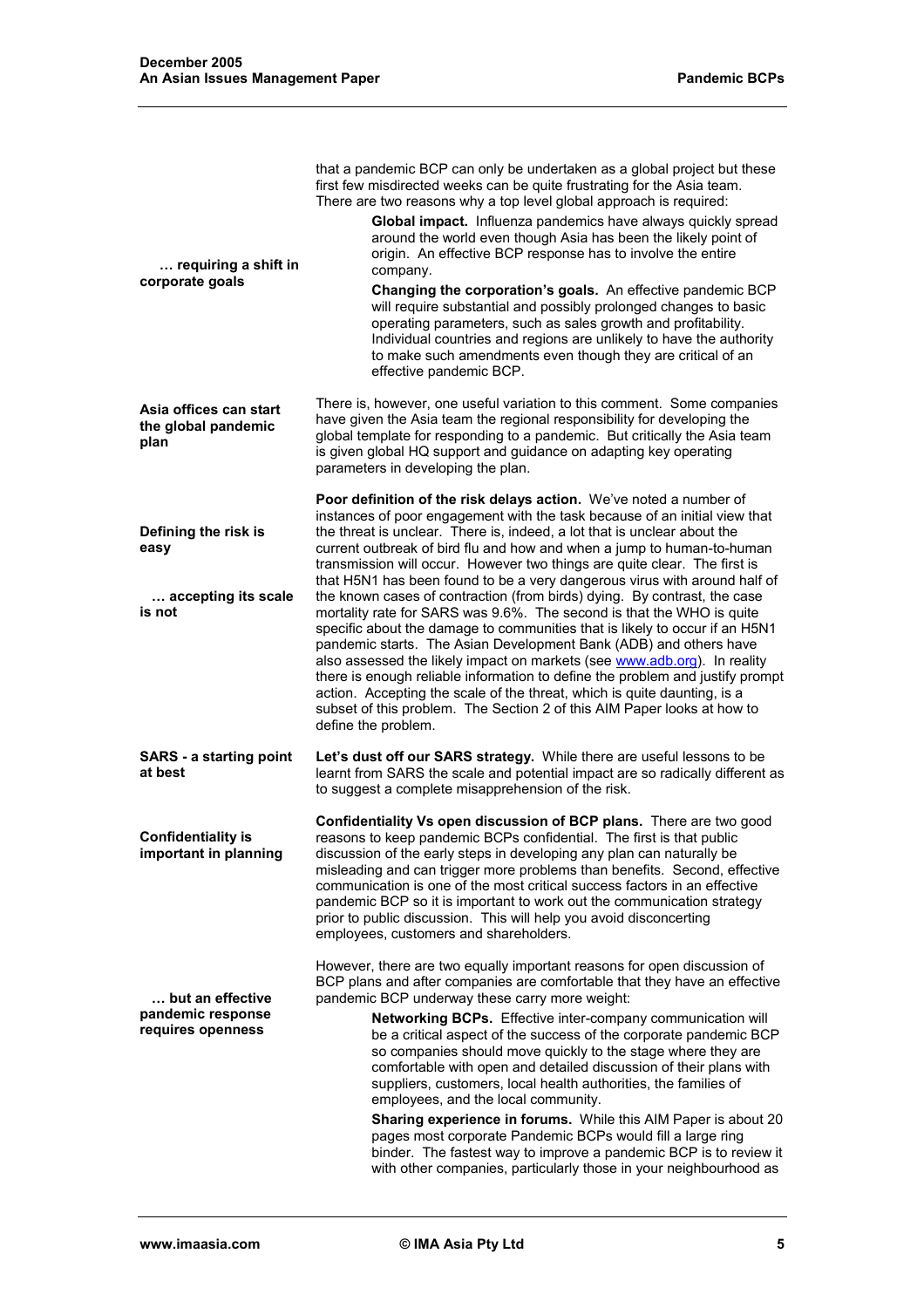|                                                                                                 | sustaining operations may well come down to a local battle in each<br>city. Some large companies in the US have already taken the<br>initiative in forming such forums.                                                                                                                                                                                                                                                                                                                                                                                                                                                                                                                                                                  |
|-------------------------------------------------------------------------------------------------|------------------------------------------------------------------------------------------------------------------------------------------------------------------------------------------------------------------------------------------------------------------------------------------------------------------------------------------------------------------------------------------------------------------------------------------------------------------------------------------------------------------------------------------------------------------------------------------------------------------------------------------------------------------------------------------------------------------------------------------|
| <b>Evacuating staff</b><br>may not be allowed<br>and may do little to<br>help staff or the firm | Avoid expat or corporate flight. There may well be situations where<br>some staff or families of staff need to be relocated. However one of the<br>many lessons that came out of SARS was the internal and external damage<br>done to corporate reputations by evacuations of expat staff and their<br>families. In retrospect this appears to have been quite justifiable for SARS<br>as it proved to have limited spread and moving some key staff out of SARS<br>areas enabled them to continue freely travelling to service clients. However<br>communities are likely to have a low regard for companies that attempt to<br>pull out staff ahead of a pandemic, even assuming that such a step is                                   |
|                                                                                                 | possible. There is also the minor issue of finding a safe location in a<br>pandemic. A farm outside of Dunedin in New Zealand might work but will<br>the Kiwis let us all in?                                                                                                                                                                                                                                                                                                                                                                                                                                                                                                                                                            |
| <b>Critical functions Vs</b><br>critical staff                                                  | Be careful in stating who is critical and who is not. Pandemic BCPs will<br>require an assessment of the critical functions that a firm believes must be<br>sustained when a pandemic hits. Some companies naturally find that most,<br>if not all, divisions and employees view their own positions as critical. In<br>particular no one wants to be viewed as non-critical as the toe-cutters might<br>come for them in the next round of corporate restructuring. The solution is<br>to ensure that this analysis is appropriately framed. Two steps help:                                                                                                                                                                            |
| in a pandemic all<br>staff are critical                                                         | Make clear the transition from normal operations (with sales<br>growth and profit goals) to survival operations (customer and<br>community support goals come to the fore and finance focuses on<br>cash flow goals). Under normal operations sales growth and<br>profits are critical and every company will give priority to returning<br>to normal operations when staff critical to these goals can drive<br>the business. While quite a few profit-focused staff and there<br>support team will become non-critical under survival mode the<br>company has a strong interest in protecting them.                                                                                                                                    |
|                                                                                                 | Make clear that all staff are needed. The working assumption<br>for a pandemic is that up to half your staff may be missing at any<br>time (25% sick, 25% absent) and everyone will have to be capable<br>of stepping up to fill gaps in maintaining core functions under a<br>pandemic BCP.                                                                                                                                                                                                                                                                                                                                                                                                                                             |
|                                                                                                 | The lessons from recent risk events                                                                                                                                                                                                                                                                                                                                                                                                                                                                                                                                                                                                                                                                                                      |
| Learning from past<br>threats                                                                   | Companies starting the pandemic BCP process can draw on their<br>experiences in handling a number of notable risk events. In fact one<br>interviewee noted that his company's global BCP team has responded to at<br>least one significant event a year, most recently tracking down and<br>assisting staff and their families caught in the December 2004 tsunami. It<br>is, however, important to recognize that a pandemic is quite unlike any<br>recent event. In this regard corporate planners should not make the classic<br>military mistake of preparing tactics for the next war based on their<br>experience in the last war. With that warning in mind there are some good<br>lessons to be learnt from earlier risk events. |
| <b>SARS - Lessons in</b><br>protecting staff and<br>securing operations                         | <b>SARS</b><br>The SARS outbreak in China, Hong Kong, Vietnam and Singapore proved<br>to be a one quarter event (Q2 of 2003) that was restricted to a handful of<br>markets and primarily affected consumer demand levels. All of this is very<br>different from a pandemic. However companies in countries affected by<br>SARS learnt a number of valuable lessons, including:                                                                                                                                                                                                                                                                                                                                                          |
|                                                                                                 | Controlled access to facilities - the ability to establish and<br>maintain a secure perimeter with access dependant on                                                                                                                                                                                                                                                                                                                                                                                                                                                                                                                                                                                                                   |

### **www.imaasia.com © IMA Asia Pty Ltd 6**

passing a basic health check (mostly temperature scanners).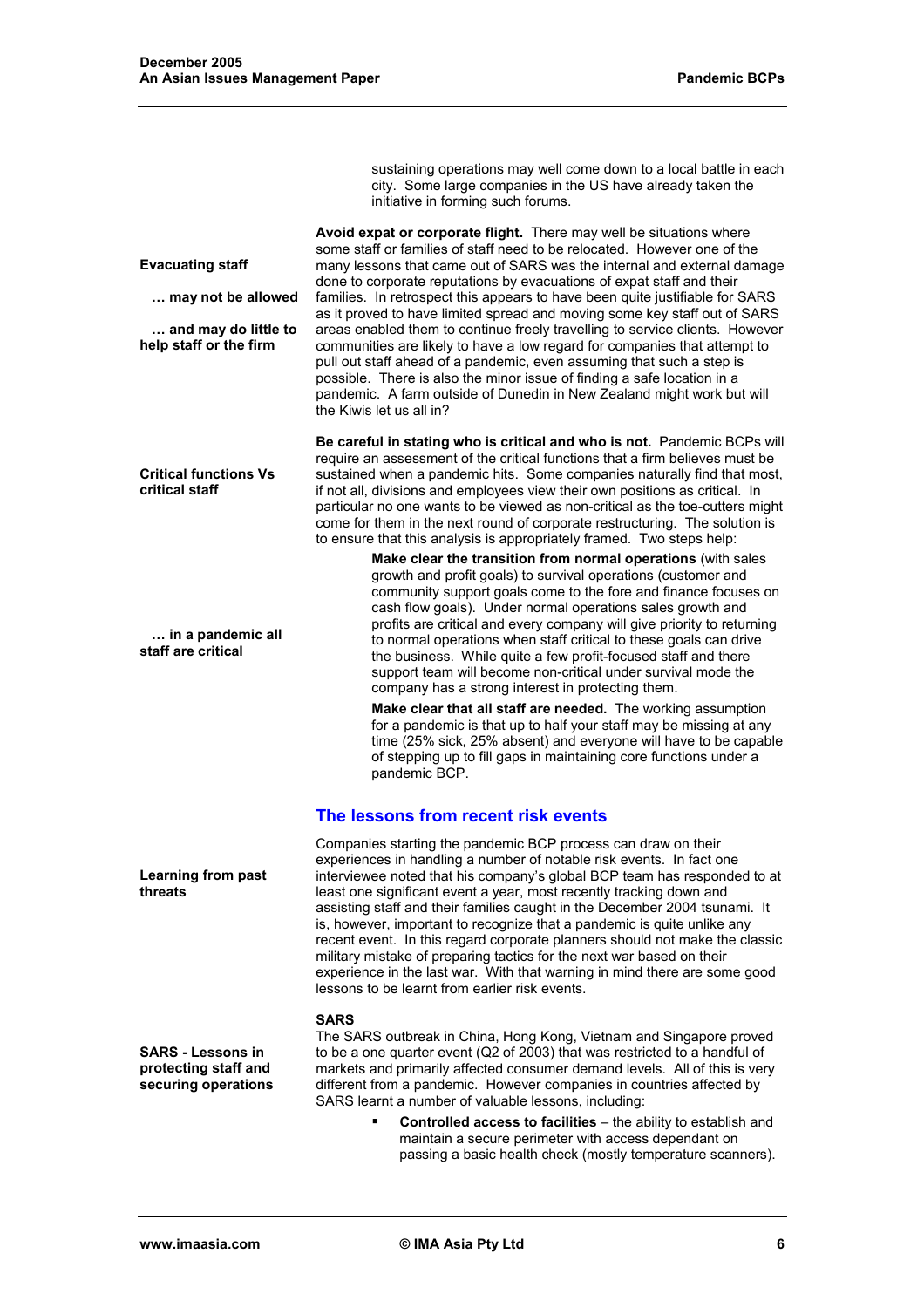| and coping with<br>big demand swings<br>and shortages of<br>basic hygiene supplies | Coping with rapid demand changes - some companies<br>٠<br>found demand for the products slumped as consumers stayed<br>home while others found demand surged.<br>Tracking and controlling staff movements - SARS was<br>٠<br>one of the first times that companies instituted significant<br>travel restrictions in Asia.<br><b>Evacuation policies</b> – finding the right balance between<br>٠<br>protecting some key staff and not being seen to abandon<br>other staff or the local community.<br>Scarcity of health and hygiene supplies - As some<br>٠<br>companies noted supermarkets, stores and supply channels<br>for disinfectants, face masks, and gloves emptied within the<br>first few days. |
|------------------------------------------------------------------------------------|-------------------------------------------------------------------------------------------------------------------------------------------------------------------------------------------------------------------------------------------------------------------------------------------------------------------------------------------------------------------------------------------------------------------------------------------------------------------------------------------------------------------------------------------------------------------------------------------------------------------------------------------------------------------------------------------------------------|
| Katrina - catastrophes<br>can overwhelm cities                                     | 9/11 and Hurricane Katrina<br>Both these events, which were catastrophic for firms directly affected and<br>damaging for many more firms indirectly, highlight the risk of the complete<br>destruction of a key part or core of the business process. Companies learnt<br>a number of lessons from these events that will be relevant to pandemic<br>preparedness:                                                                                                                                                                                                                                                                                                                                          |
| and even the<br>strongest governments                                              | Don't ignore the warnings. The US press has delighted in<br>٠<br>discovering a number of reports that warned of the damage<br>that would be done to New Orleans and nearby oil facilities by<br>a severe hurricane. No action was taken on these reports.                                                                                                                                                                                                                                                                                                                                                                                                                                                   |
|                                                                                    | Duplicate data storage and management sites (9/11).<br>٠                                                                                                                                                                                                                                                                                                                                                                                                                                                                                                                                                                                                                                                    |
|                                                                                    | Crisis HR issues ranging from crisis family support through<br>٠<br>to counselling to assist staff recover from the event.                                                                                                                                                                                                                                                                                                                                                                                                                                                                                                                                                                                  |
|                                                                                    | Recovery - managing a prolonged recovery phase from a<br>٠<br>crisis event.                                                                                                                                                                                                                                                                                                                                                                                                                                                                                                                                                                                                                                 |
|                                                                                    | Relocation - Managing a facility relocation to temporary<br>٠<br>accommodation.                                                                                                                                                                                                                                                                                                                                                                                                                                                                                                                                                                                                                             |
|                                                                                    | Production/shipping problems - coping with disabled<br>٠<br>production facilities, supply shortages, and shipping backlogs.                                                                                                                                                                                                                                                                                                                                                                                                                                                                                                                                                                                 |
|                                                                                    | Security and services breakdown - operating during a<br>٠<br>breakdown in public services and in law and order.                                                                                                                                                                                                                                                                                                                                                                                                                                                                                                                                                                                             |
| Y2K - The prime<br>example of a global<br>threat                                   | Y2K<br>The concern over widespread computer malfunctions due to the roll-over of<br>2-digit date codes at the end of 2000 proved to be a non-event. However,<br>in preparing for it companies learnt a number of lessons that are directly<br>relevant to pandemic preparedness:                                                                                                                                                                                                                                                                                                                                                                                                                            |
| requiring a global<br>corporate response                                           | Addressing a global risk - Year 2000 (Y2K) risk threatened<br>٠<br>company operations worldwide at the same time, requiring a<br>global corporate response.                                                                                                                                                                                                                                                                                                                                                                                                                                                                                                                                                 |
|                                                                                    | Tracking and managing dependencies - Y2K also forced<br>٠<br>companies to identify their key dependencies on utilities and<br>suppliers and to review risk management plans with those<br>firms.                                                                                                                                                                                                                                                                                                                                                                                                                                                                                                            |
|                                                                                    | The need for pre-event investment $-$ Y2K came with plenty<br>٠<br>of warning and required the development of an investment<br>plan to help mitigate the risk.                                                                                                                                                                                                                                                                                                                                                                                                                                                                                                                                              |
| Asia Crisis - dealing<br>with a market collapse                                    | <b>The Asia Crisis</b><br>The Asia Crisis of 1997-99, particularly in Indonesia, presented companies<br>with a prolonged crisis that fundamentally changed demand levels and<br>operating conditions. Companies learnt to:                                                                                                                                                                                                                                                                                                                                                                                                                                                                                  |
|                                                                                    | Be decisive in switching from the normal business plan<br>to a crisis business plan. One of the most important steps                                                                                                                                                                                                                                                                                                                                                                                                                                                                                                                                                                                        |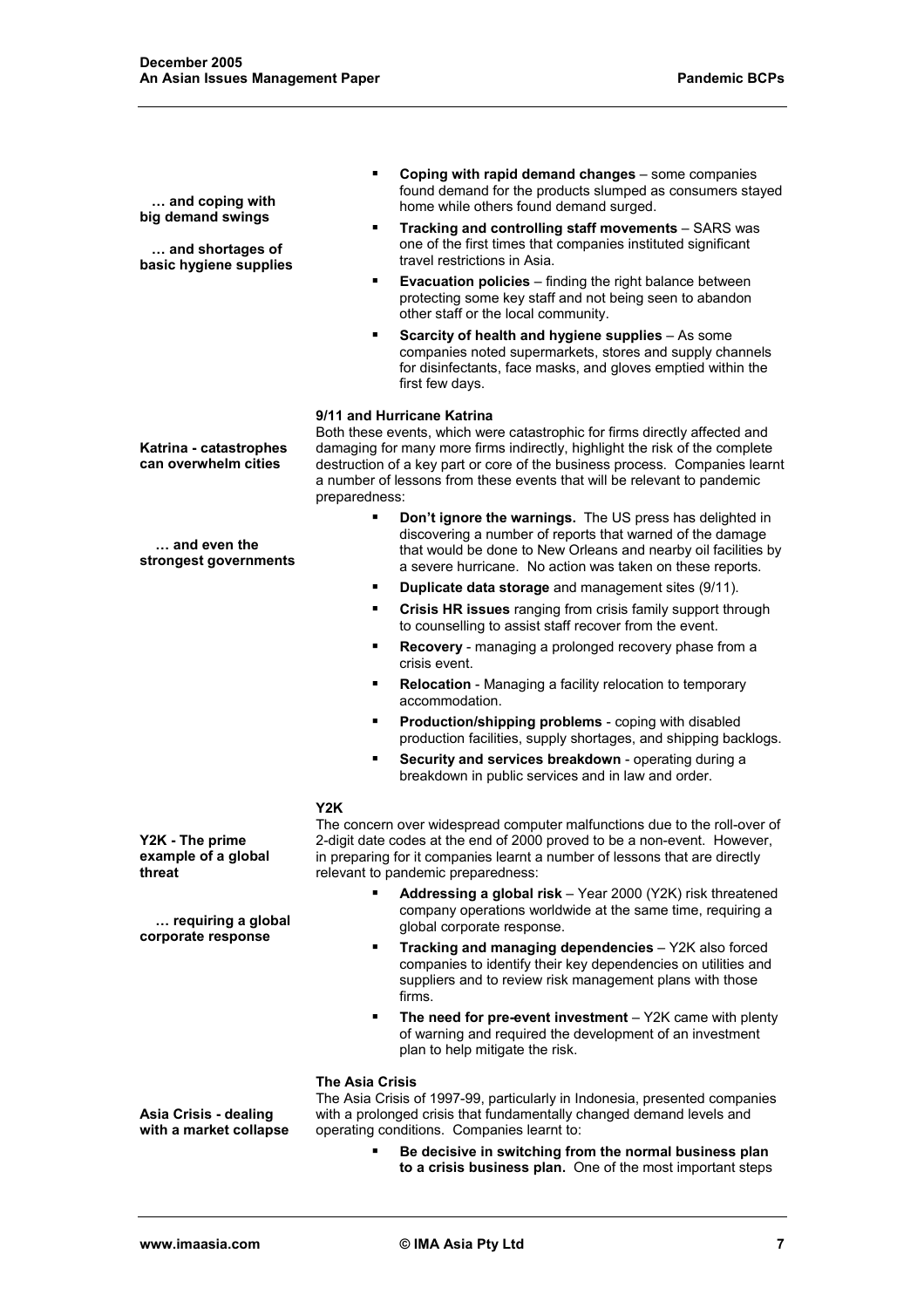taken in responding to the crisis was to accept that the existing business plan in a country like Indonesia could not simply be modified but had to be abandoned. Demand levels fell to one third or less of previous years, operations were mothballed, and cash was king in commercial dealings. **Protect all employees and their families.** In retrospect many companies were embarrassed that they had acted only to protect expats and that some of the most exposed local staff were left unprotected. **What to expect in 2006 – networking BCPs 2006 - an acceleration pandemic planning … by governments and corporates**  The most likely scenario is that the WHO pandemic alert will remain at phase 3 throughout 2006. This means that government health authorities in most countries will continue to work on – if not accelerate – plans for the public management of an influenza pandemic. Press coverage of bird flu outbreaks is likely to remain considerable and will peak in those weeks where suspected cases of human-to-human transmission are reported or massive bird culls are required. All of this means that large corporations will continue to develop and implement pandemic BCPs. **Be ready to respond to your business partners**  In this scenario companies should expect a steady stream of contact from business partners - and even neighbourhood firms with which there is no current business - to coordinate and integrate corporate BCPs. Some healthcare and IT firms will clearly be a focal point for such discussions. Firms in other areas, such as logistics and security, are also likely to find customers requesting that they clarify there ability – and plans - to maintain basic operations in the advent of a pandemic. **Section 2 Defining the challenge**  Defining the managerial challenge is, as always, a critical first step to planning. This section briefly reviews some preliminary issues that help set the right parameters for work on a pandemic BCP. Box 2, which accompanies this section, provides a brief definition of the global and community challenges that may be expected if there is a pandemic based on the H5N1 virus. **Focus on the pandemic threat … rather than bird flu or H5N1**  Most firms we've spoke with believe that the aim of the exercise is to prepare the company to deal with any pandemic, not just the current threat from bird flu. With luck this round of H5N1 will prove to be a non-event for most companies. By contrast, pandemics remain a constant threat and could be triggered by any of number of viruses (the WHO monitors 16), although the type A H5 and H7 influenza viruses are prominent risks. The broader focus not only helps the company justify the considerable amount of work required for a pandemic BCP but also helps institutionalise the monitoring and training process over time. **The threat is to … 1. staff 2. markets 3. the community**  A pandemic will have a number of distinctive features that help define the challenge to the company. Pandemics do not destroy infrastructure, buildings or other physical assets, although they can degrade service levels of physical assets. The primary target of pandemics is people and the greatest impact that most companies will face is on their staff, the performance of markets (particularly rapid demand swings), and on the communities in which they operate. **The threat to staff** The greatest impact of a pandemic will be on people and for companies the pandemic response will become a numbers game or war of attrition.

Simply put, how many staff have been protected (vaccinated or effectively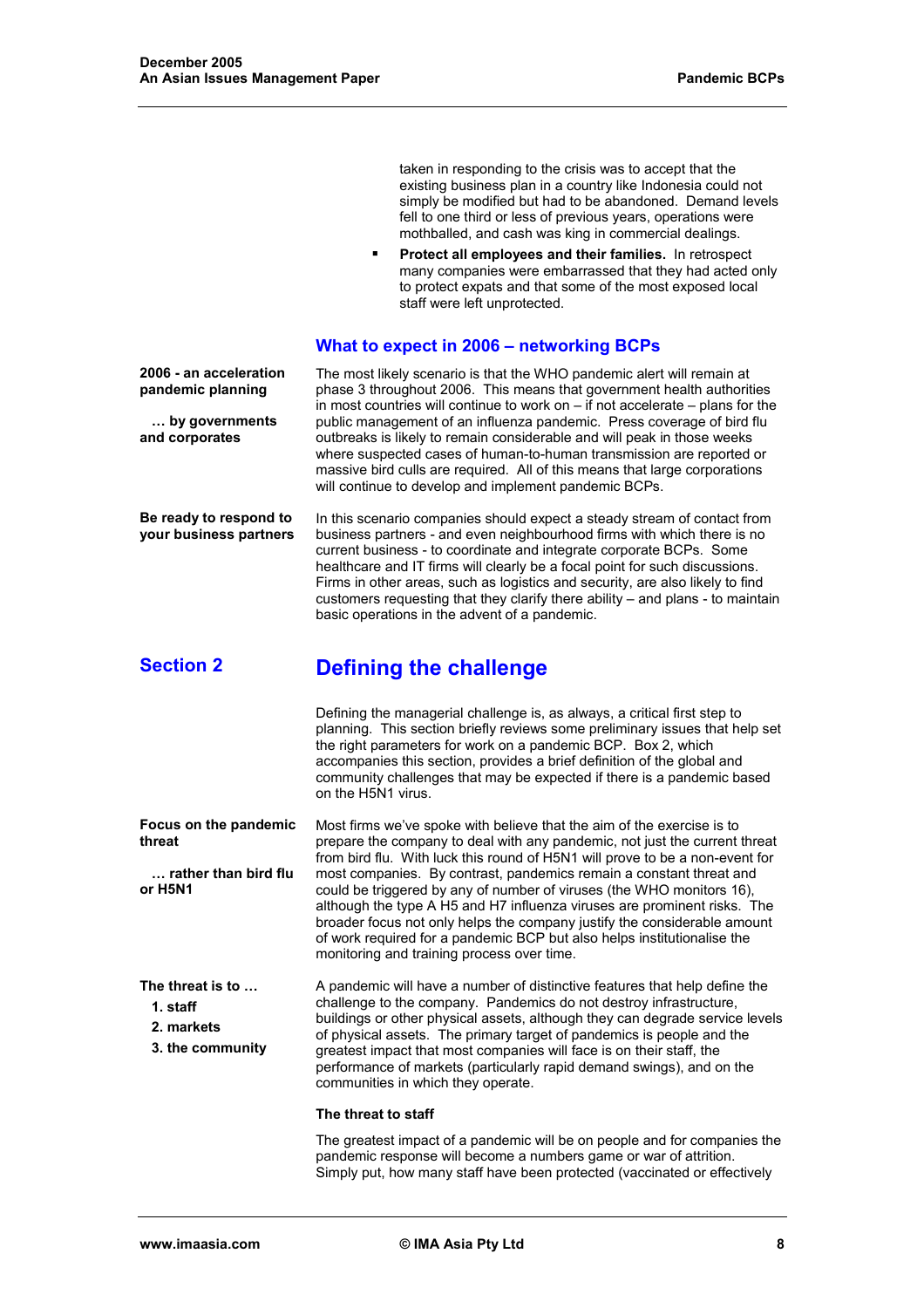**Making health care and HR management front line activities**  action (caring for ill family members), and how many are recovering and therefore most likely immune to reinfection. Companies working on pandemic BCPs are assuming that at its worst point in any particular corporate location up to 25% of the staff will be ill (with some dying) and another 25% will be unavailable (caring for ill relatives or unwilling to come to work). Companies are also assuming that staff returning to work, both during and after a pandemic, will need considerable support in coping with the trauma. Some companies are looking at options for HR departments to monitor the status of all staff on a daily basis so that appropriate assistance can be provided, crisis-level operations can be maintained, and a quick return to normal operations achieved. **Pandemic financial management is also a front line activity … as is increased reporting for public companies The threat to markets**  A pandemic can be expected to directly affect companies by changing demand levels and by threatening the supply of key inputs (products and services). A pandemic will also indirectly threaten most companies by roiling global markets. Publicly listed companies will face particular challenges in this environment. Some of this will be predictable but quite a lot will be unpredictable. A company's ability to survive such uncertainty will largely depend on fast and effective financial management. Even during a pandemic the game is over when you run out of money. All of the companies we've interviewed are developing pandemic financial management plans covering amendments to terms on receivables and payables, tighter cash flow management and careful management of extended and stand-by credit facilities. Much more complex is management of public company reporting procedures as stock and bond markets are going to be particularly sensitive to firms that have been damaged by rapid demand changes or the loss of operating capacity. Some companies hope to handle this challenge by increased public reporting specific to the company's management of the pandemic's impact on corporate operations. Rumour and speculation are likely to be rife during a pandemic and it is best to keep such problems contained. **Tapping corporate organisational capacity as public agencies are stretched The threat to the community**  Most companies regularly express good will towards their local community and contribute to community support activities. However it is extremely rare for this to be considered a core activity. Despite this those companies close to completing their pandemic BCPs note that at some point in the planning process they realized that the company would have to take on a proactive community support role. In part this is because of the probability that local government support and health agencies are likely to be struggling during the initial onset of a pandemic. It also reflects the strong but informal linkages most companies have to local communities through the families of staff members. The appropriate level and type of community support will vary according to company and industry. For some companies it may involve contributing to the communities crisis response by working with the local health authorities to extend health care facilities or by transferring critical goods or stepping in to assist with the maintenance of an essential community service. **Create a "Corporate Guidance" document**  The definition of the challenge is best set out in a Corporate Guidance document on pandemic management. Apart from providing the parameters required by the BCP planning team this should make clear CEO sponsorship of the project.

quarantined), how many are still fully functioning, how many are ill or out of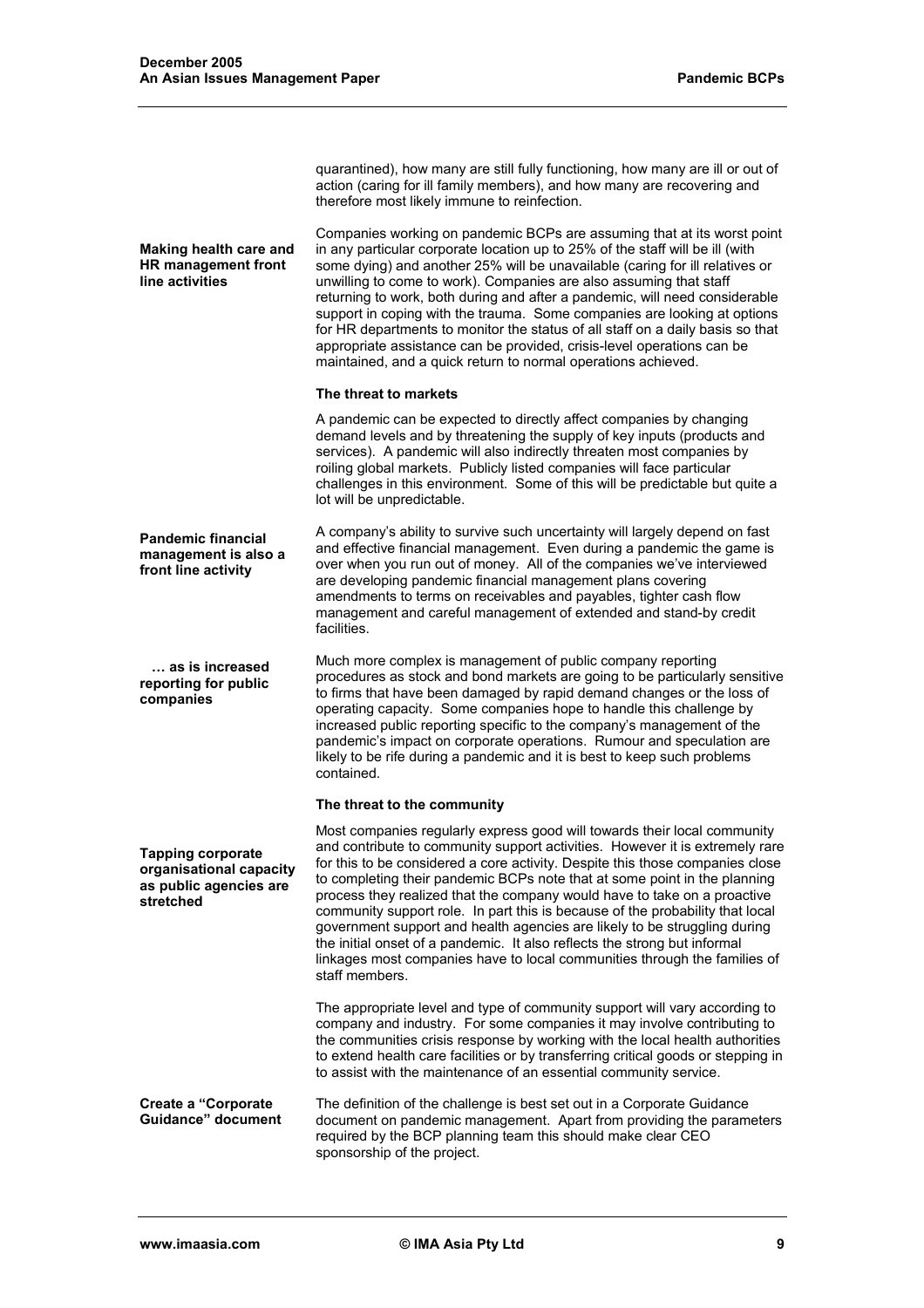# **Getting the balance right**

| <b>Chicken Little</b><br>Vs.<br><b>Mr. Underestimation</b>                      | Perhaps the greatest challenge in directing the company to prepare a<br>pandemic BCP is getting the tone right. Considering the details of a<br>pandemic based on the H5N1 influenza virus is akin to staring into the fiery<br>abyss, which is by no means a normal business activity (see Box 2 in this<br>section). Moreover bluntly stating the outlook under an H5N1 pandemic<br>scenario may either trigger undue alarm or the very opposite reaction of<br>ignoring the risk because it is seen as overstated.                                                                                                                                                                                                                                         |
|---------------------------------------------------------------------------------|---------------------------------------------------------------------------------------------------------------------------------------------------------------------------------------------------------------------------------------------------------------------------------------------------------------------------------------------------------------------------------------------------------------------------------------------------------------------------------------------------------------------------------------------------------------------------------------------------------------------------------------------------------------------------------------------------------------------------------------------------------------|
| <b>BCP planners will need</b><br>to adjust to the scale of<br>a pandemic threat | Companies with an established BCP process should find defining the task<br>relatively easy. BCP requires regular consideration of catastrophic events<br>with an established language for describing such events without seeming<br>alarmist. The key challenge for experienced BCP planners will be adapting<br>to the scale of the threat presented by an H5N1 pandemic. This goes well<br>beyond other risk events normally considered.                                                                                                                                                                                                                                                                                                                    |
| others can look to<br>the WHO for a balanced<br>description                     | Companies without an established BCP process can get the balance right<br>by paying close attention to the text on the WHO web site (the contact<br>details are in Box 1). The WHO does an admirable job in setting the right<br>tone. The daunting scale of the risk is made clear but the accompanying<br>discussion is measured, with care taken to provide appropriate cautions<br>and to be clear about a number of critical unknowns.                                                                                                                                                                                                                                                                                                                   |
| Preparing for a loss of<br>control<br>with a focus on<br>reactive management    | One final point on getting the tone right is to acknowledge that once an<br>H5N1 pandemic starts executives are likely to have little control over events<br>no matter how detailed the BCP. Several interviewees with considerable<br>BCP experience believe that their ability to deliver emergency outcomes<br>close to plan will be severely diminished during a bad pandemic. As a<br>result, much greater emphasis needs to be placed on preparing for reactive<br>management.                                                                                                                                                                                                                                                                          |
|                                                                                 | <b>Moving the corporate goal posts</b>                                                                                                                                                                                                                                                                                                                                                                                                                                                                                                                                                                                                                                                                                                                        |
| An essential step at the<br>start of planning                                   | The second most important step in defining the pandemic challenge is<br>being clear about how and when the basic goals of the company will be<br>changed. It is hard for pandemic BCP planners to do their work without<br>direction on this. Companies are likely to adopt three sets of goals to<br>accord with the three broad stages of a pandemic.                                                                                                                                                                                                                                                                                                                                                                                                       |
|                                                                                 | 1. Normal business goals (pandemic approach)                                                                                                                                                                                                                                                                                                                                                                                                                                                                                                                                                                                                                                                                                                                  |
| Some firms will need to<br>give priority to<br>pandemic planning                | The company remains 100% committed to established targets across all<br>metrics (financial, market share, production, quality, etc). This pertains up<br>to an including a WHO phase 3 alert (the situation today). Companies will<br>need to make reach their own decision on whether pandemic planning is<br>given priority or carried out within the normal risk planning process.<br>Healthcare firms are likely to give it priority as are firms providing critical<br>services to companies (IT, logistics).                                                                                                                                                                                                                                            |
|                                                                                 | 2. Crisis business goals (pandemic onset)                                                                                                                                                                                                                                                                                                                                                                                                                                                                                                                                                                                                                                                                                                                     |
| <b>Consider using the</b><br>WHO alert phases to<br>trigger the shift in goals  | The company shelves its normal business goals and adopts crisis business<br>goals. At their most basic these goal will cover protecting staff, protecting<br>cash flows, and ensuring an ability to return to normal operations as quickly<br>as conditions allow. These lead to subsidiary goals such as delivering on<br>agreed crisis levels of support for customers through to care of employees'<br>families and even to assisting the community as a whole confront the<br>pandemic. Crisis level financial goals also need to be clearly stated. Once<br>these parameters have been clarified the pandemic BCP team can work on<br>all the details of financial management, production changes, health, safety<br>and security and many other issues. |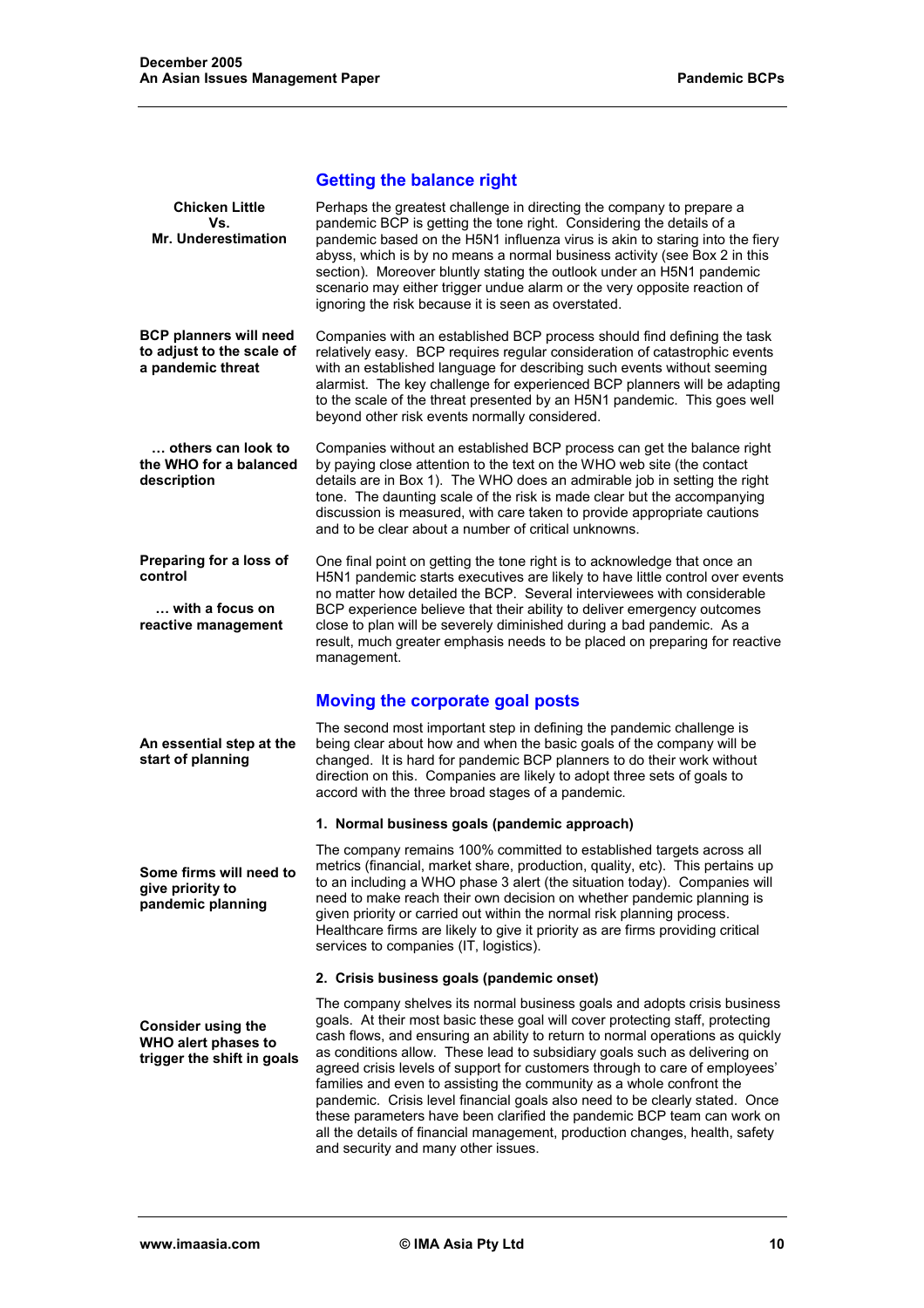#### **Box 2 An H5N1 Pandemic – What to Expect**

The challenge presented by a pandemic based on the current H5N1 influenza virus is considerable. This box reviews the community situation that might be expected once the WHO declares pandemic alert phase 4 or higher for H5N1. Sections 4 and 5 of this paper examine the corporate specific impact that might be expected.

#### **SPREAD & CONTAINMENT MEASURES**

**A WHO-led effort to contain the first outbreak.** A massive effort to contain or slow the initial outbreak should be expected in the first few weeks of an outbreak. This would likely slow but not stop transmission to other areas. A WHO Phase 4 alert would be declared worldwide.

**Rapid spread to a global threat.** Despite initial containment efforts it is likely that once human-tohuman transmission starts H5N1 will spread to all continents within three months due to ease of transmission, problems with detecting the early stages of infection and the high volume of international air travel. A WHO pandemic alert phase 6 would be declared.

**Rigid quarantine rules worldwide.** The moment a WHO phase 4 alert is announced international travel will become difficult. Once phase 5 or above is announced it can be assumed that nearly all international travel will stop. No one will be able to move out of an H5N1 area. Some governments may introduce quarantine areas within their borders.

**An event lasting a year or more.** Assuming that a vaccine is developed within two months of the outbreak adequate supplies may not be available until 3-5 months later. Effective containment of the pandemic is unlikely within the first year.

**Bans on all public gatherings.** Schools, cinemas, and sports facilities will be closed. Reducing human contact will slow a pandemic's spread through a population. Malls, hypermarkets and supermarkets are a grey area with rules likely to vary by location.

**Insufficient vaccines.** The speed and scale of H5N1's spread will overwhelm vaccine production, at least for the first few months. Fortunately Roche is accelerating the global production of its antiviral Tamiflu, particularly in large developing markets like China and India. However, a vaccine specifically for the type of human-transmission H5N1 that emerges would take several months to develop and 3-5 months to reach volume production.

**Hospitals will be overwhelmed.** Hospitals will run out of beds, nurses, doctors and an array of basic medications. As the first wave mounts they will be under pressure not to accept any more cases.

**Shortages of basic health care and hygiene supplies.** Explosive demand will see shelves quickly empty of basic items like disinfectants, rubber gloves and masks.

#### **COMMUNITY DISTRESS**

**Governments under stress.** Despite the considerable efforts of the WHO many considerable efforts of the WHO many governments, particularly in emerging markets, will be overwhelmed and will fail to respond effectively.

**Panic plus a break down in law and order.** A certain amount of community panic is to be expected along with a decline in policing (due to illness) with the result being a substantial deterioration in law and order.

**A break down in essential services.** Despite the best planning by utility providers problems should be expected with water, power and gas delivery.

**Minimal public transport.** Domestic travel by bus, train and plane will be restricted to help slow transmission of the virus.

#### **Community demands on corporates.**

Companies, particularly large corporations, will likely face demands to provide assistance to their local communities.

#### **THE GLOBAL ECONOMY**

**Global Economic Slowdown.** With most countries affected by a pandemic global growth would stop with a contraction lasting one to two years likely. This would have an adverse impact on corporate health and employment levels.

**Rapid demand changes.** Some companies will find demand slumps (people stop going out to eat, shop, work) while others will face a sharp rise in demand (for health, hygiene, and home supplies). The travel and tourism sector would come to a standstill (except for some hotels offering refuge facilities).

**Supply and delivery problems.** Inbound and outbound goods movements will be difficult as logistics firms struggle with sick staff and quarantine problems.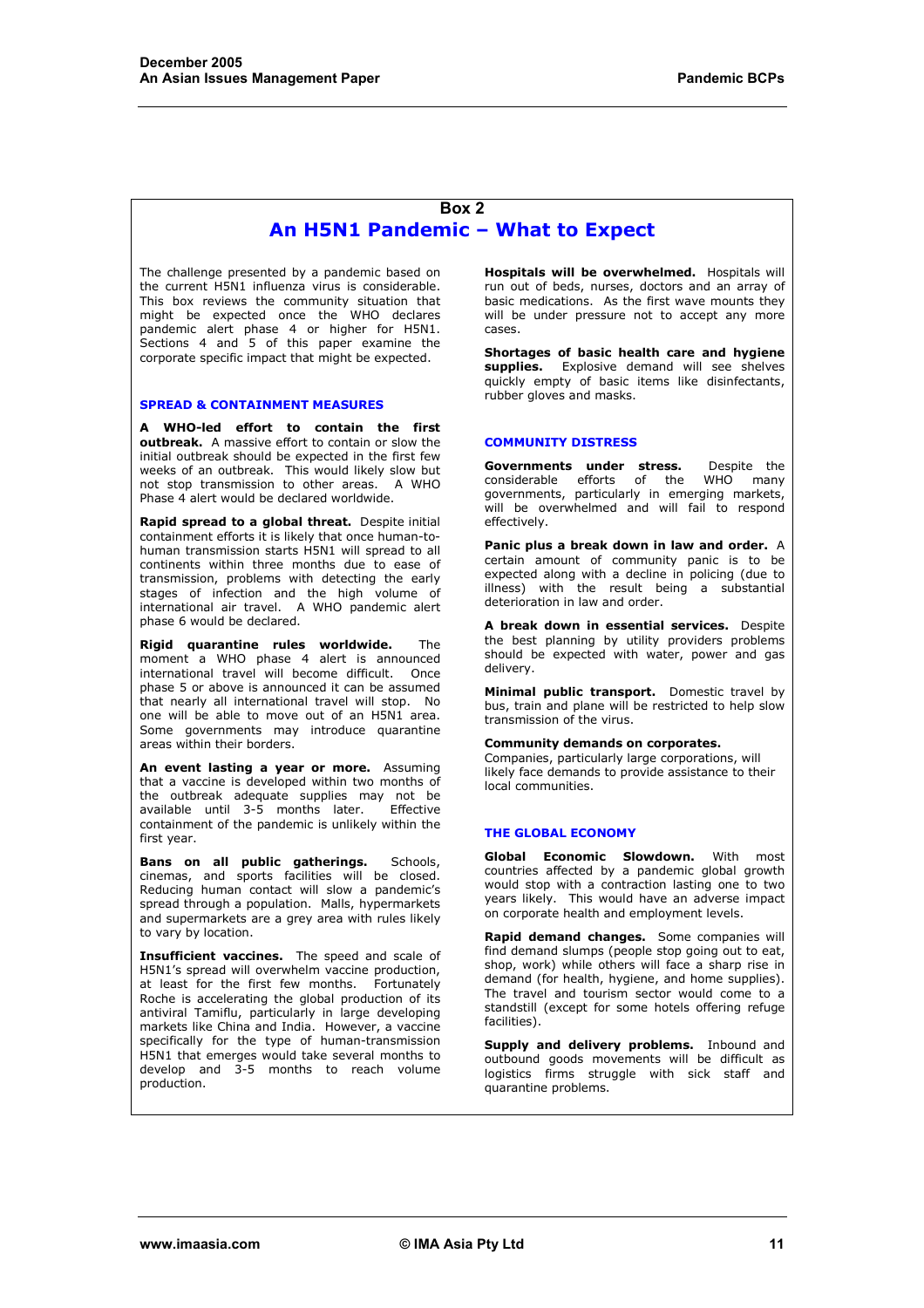#### **3. Recovery business goals (pandemic retreat)**

There is likely to be a prolonged recovery phase even though the H5N1 pandemic may abate quickly when it has run its course. Companies are likely to set a series of stepped recovery targets once the pandemic finishes that allow a country-by-country transition back to normal business goals as conditions permit. This could take a year or more in some countries.

# **Section 3 Leadership, Communicating and Networking**

**Two common selfinflicted problems:** 

**Recovery – will vary widely by country** 

**1.) poor leadership** 

**2.) poor communication** 

**You'll be remembered by what you do in a** 

 **… and this depends on good leadership** 

**Pandemic leadership** 

 **… means "lottery** 

**leadership"** 

**3 steps to better** 

**Staff have valid reasons for avoiding crisis decisions** 

**crisis** 

Failure to provide adequate leadership and poor communication are often the two greatest self-inflicted problems that confront companies managing a crisis. The risk in both areas can be reduced with preparation. To these two points we've added a third issue concerning networking in pandemic preparedness as this looks like being a major part of corporate preparation in the next 6-12 months. These three themes underlie many of the tasks that need to be carried out in developing a pandemic BCP (see Section 4).

#### **Crisis leadership**

Executives that have been through major catastrophes say that everyone remembers what the company did - and didn't - do during the catastrophe and its aftermath. Getting this right depends on the company's skills in providing crisis leadership and on preparation for the crisis, with both these activities being strongly linked. At stake is not only the company's ability to mitigate the immediate threat from a major catastrophe (such as a pandemic) but also its long-term reputation with customers and suppliers, staff and their families, and the broad community.

Crisis leadership is different from corporate leadership and acknowledging this is an important first step in developing a company's capacity in this area. The two general uses of "corporate leadership" refer to the external image of the company in the market or the internal organisation of authority and responsibility under normal operating conditions. By contrast, crisis leadership focuses on the development of an organisational capacity to act appropriately when normal operating procedures are thrown out the window and half or more of the normal leaders for the business are out of action. Decision making and implementation in those institutions that experience such an event usually collapses for a period of time.

**pandemic leadership**  Companies working on pandemic BCPs are looking at three steps to improve their crisis leadership capacity.

#### **1.) Getting staff to "step up" to tough decisions**

In both planning and training for a pandemic companies expect to be confronted by what some have called "lottery leadership". Essentially they have no idea who will be on deck to lead the company in different locations and at different times during a pandemic. The first of two important steps to developing a capacity in this area is making all staff aware that they may be called on not only to work outside their normal areas but also to make decisions, some of which may be particularly difficult.

 **… requiring guidance and training**  Under normal conditions the response from staff may well have been "the company is not paying me enough to do this." Staff may also have concerns about exceeding their authority, breaching corporate rules, voiding insurance cover, getting enmeshed in corporate politics or simply inadvertently creating confusion. All are valid concerns but the net result is that the company grinds to a halt when the leaders who normally make the decisions are absent.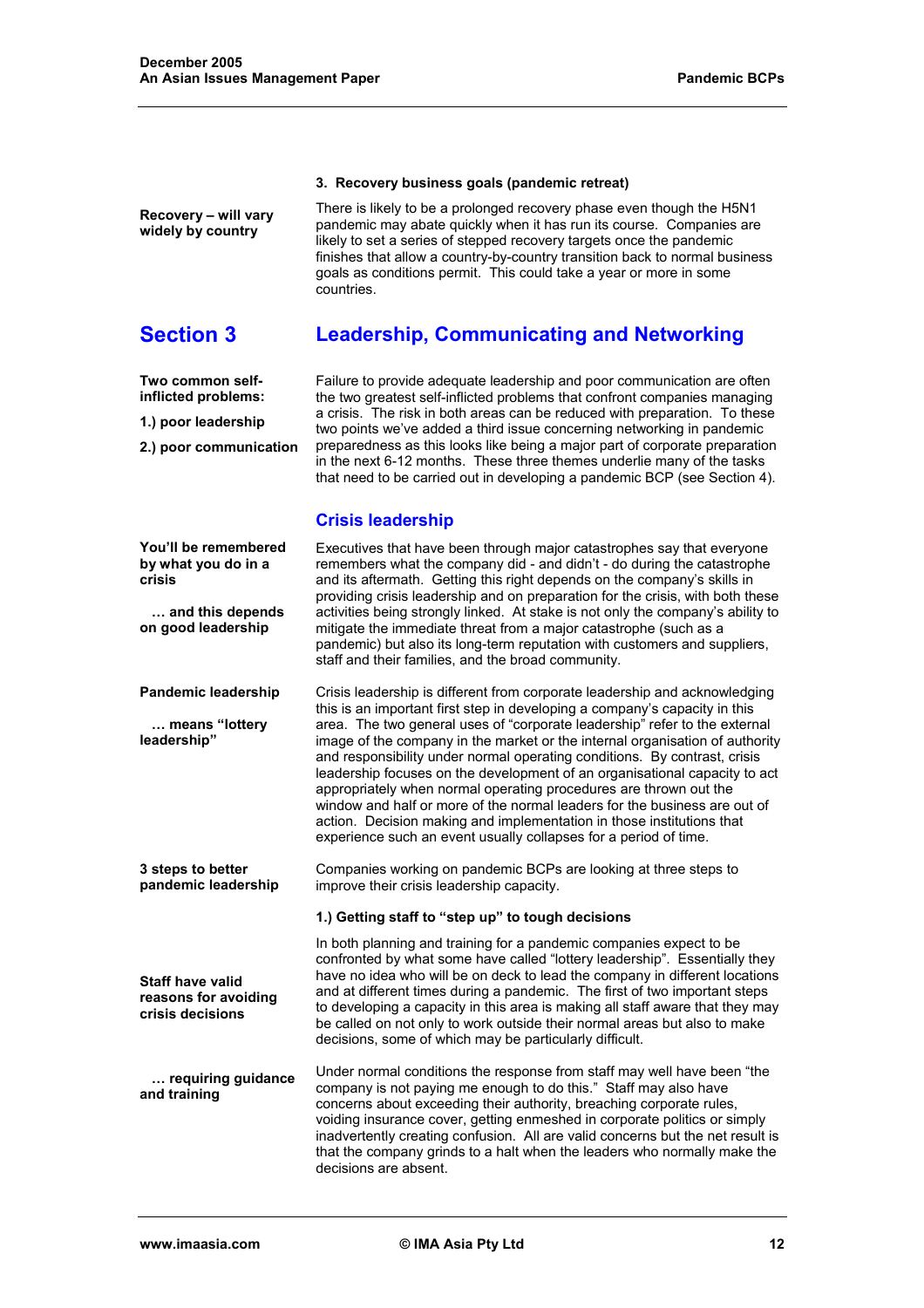**Guidelines on Crisis Leadership** 

 **… anticipating the need for crisis leadership** 

**Use training to test your crisis leadership** 

 **… at individual facilities and in a global** 

**Setting up crisis decision teams** 

**plan** 

**exercise** 

Making clear that the company anticipates that there will be situations where staff members need to step up to take decisions beyond their normal authority is an important first step to getting this right. This may be handled via in a document on "Guidelines on Crisis Leadership" that outlines the circumstances under which staff can take certain types of decisions. Corporate lawyers will naturally have a field day in specifying both the "circumstances" and the "types of decisions", although this might well leave the business hamstrung and deter staff from acting. Clear goals to guide decision making and broad latitude may work better. Moreover there are two very valuable supporting mechanisms for staff in such a situation that help them act quickly, effectively, and appropriately. These are covered below.

#### **2.) Preparation for Crisis Leadership**

Apart from drafting guidelines on crisis leadership companies need to prepare for implementing such a system. Most companies find this comes down to two basic steps.

- **Plan for networked rather than centralised decision making Planning for lottery leadership**. There is a great desire in planning for the neat solution. A neat plan would have existing line managers running the pandemic response or, as a fallback, have leaders form the pandemic planning or crisis management team take over when a line manager falls ill. Unfortunately such a neat scenario is unlikely. Key line managers are just as likely to fall ill as are members of the crisis management team. Every important step in a pandemic BCP has to pass the litmus test of being actionable by a variety of staff.
	- **Training for lottery leadership**. You've no idea how bad lottery leadership is until you actually run a training exercise. All staff names in the training exercise go into a hat with the first quarter drawn out being excluded from the exercise in any capacity. The second quarter of names drawn from the hat can have remote input. The remaining 50% have to provide crisis leadership and make decisions.

Training usually reveals a lot about the problems in planning for lottery leadership so this needs to be fed back into the plan. In the first training exercise the random name selection can apply to the facility undertaking the training. In a second training exercise the leadership lottery principle can be extended to the whole company with random closure of key operations in other locations. This not only takes away their ability to provide support but also means unplanned responsibilities may need to be pro-actively picked up by office that are still functioning.

#### **3.) Organisational support for crisis leadership decisions**

Crisis leaders facing difficult decisions in a pandemic situation need to know they are not entirely alone. The rest of the company will be attempting to function with some countries in much better shape than others. The aim is to establish a "crisis organisational system" that enables randomly selected staff in various locations to coordinate on making appropriate decisions.

One option for doing this is to nominate crisis decision teams in each facility on the assumption (under the lottery principle) that at least half will available at any one time. They crisis decision team not only provides support for local staff facing tough decisions but also assist in networking with members of decision teams in other countries.

#### **Communicating**

**Getting the right message out is critical**  Effective communication – both in preparation for a pandemic and during a pandemic – is rated as sufficiently critical to the success of the pandemic risk mitigation strategy that a number of firms have made their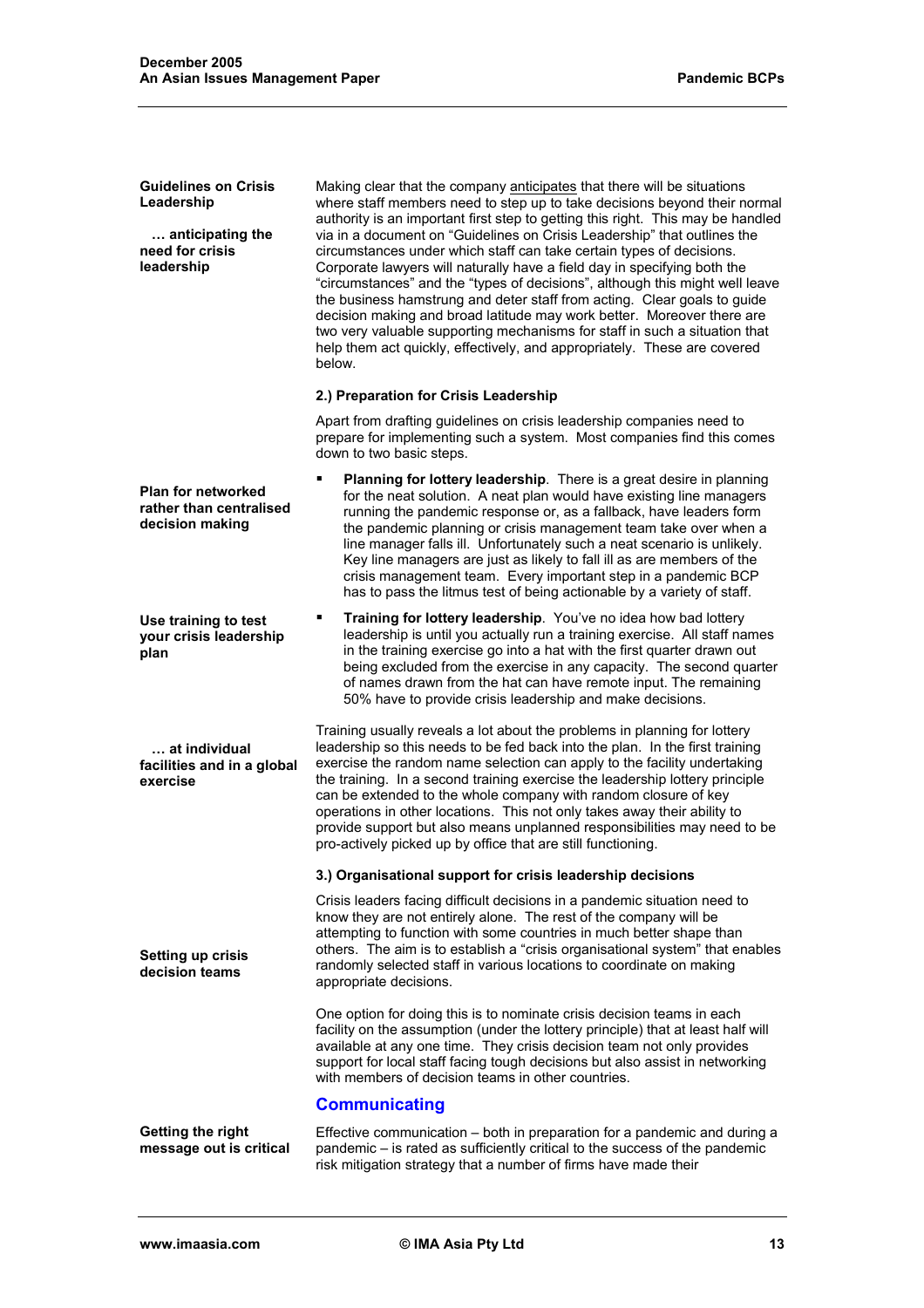communications advisor a key member of the pandemic planning and management teams.

#### **Internal communications**

| <b>Start internal</b><br>communications<br>now                                      | If you are not already communicating within your company on pandemic<br>preparedness then it is time to start. Among the firms we've interviewed one<br>started the internal communication process in 2004 with an avian flu update site on<br>its corporate intranet that included comments on corporate travel guidelines. Most<br>of the interviewed firms have sent out guidelines to local operations in high-risk<br>Asian market on appropriate tightening of hygiene and safety measures in the last<br>few months. This was often accompanied by an audit of facilities to identify risk<br>areas and to check on the implementation of tighter health measures.                                                                                                                                                                                                                                               |  |
|-------------------------------------------------------------------------------------|-------------------------------------------------------------------------------------------------------------------------------------------------------------------------------------------------------------------------------------------------------------------------------------------------------------------------------------------------------------------------------------------------------------------------------------------------------------------------------------------------------------------------------------------------------------------------------------------------------------------------------------------------------------------------------------------------------------------------------------------------------------------------------------------------------------------------------------------------------------------------------------------------------------------------|--|
|                                                                                     | Examples of issues to be covered in internal communications are set out below.<br>The list will vary considerably by company.                                                                                                                                                                                                                                                                                                                                                                                                                                                                                                                                                                                                                                                                                                                                                                                           |  |
| <b>Provide staff</b><br>with<br>authoritative and<br>up-to-date bird<br>flu reports | Pandemic backgrounders and updates. It seems odd that in a world saturated<br>with media coverage of bird flu that any company should considering providing<br>further information on the background and spread of bird flu (Google listed over 25<br>million hits for "bird flu" in a search in mid December while Yahoo returned over 34<br>million hits). However, studies show that most employees expect their company to<br>be a supplier of accurate and up-to-date information on issues that may affect<br>operations and personnel. To the extent that the company fails to provide such<br>information employees may become concerned that management is either<br>unaware of the problem or is unprepared to act. All of the information required for<br>a corporate intranet site is readily available on the WHO and CDC web sites (see<br>Box 1). Most companies can handle this process by three steps: |  |
|                                                                                     | A corporate intranet site that is updated frequently with an<br>٠<br>authoritative description of the issues, progress reports and<br>appropriate links.                                                                                                                                                                                                                                                                                                                                                                                                                                                                                                                                                                                                                                                                                                                                                                |  |
|                                                                                     | Information updates that are sent out as key events occur.<br>п                                                                                                                                                                                                                                                                                                                                                                                                                                                                                                                                                                                                                                                                                                                                                                                                                                                         |  |
|                                                                                     | <b>Education sessions</b> that are carried out at facilities as part of<br>п<br>pandemic training.                                                                                                                                                                                                                                                                                                                                                                                                                                                                                                                                                                                                                                                                                                                                                                                                                      |  |
| <b>Communicate on</b><br>the basic<br>precautions that<br>can be taken<br>now       | Upgraded hygiene rules. One of the first actionable communications seen by<br>most employees will be rules and suggestions for upgrading hygiene and food<br>security – both at home and at work. This is most likely to be used in Asian<br>markets where the risk of bird-to-human transmission is highest. These<br>communications cover issues from preparation and eating of all poultry products<br>through to upgrading facilities for washing hands (provision of soap and paper<br>towels).                                                                                                                                                                                                                                                                                                                                                                                                                    |  |
| and prepare<br>them for an<br>upgrade in<br>precautions                             | Upgraded travel rules. Companies are already sending out updated travel<br>guidelines that cover three areas: travel notification, travel approval, and travel<br>resources. Travel notification is aimed at ensuring that the company is aware of<br>the location of all travelling staff as some - perhaps many - may be trapped when<br>the WHO moves to alert phase 4 and country health officials impose rigid<br>quarantine restrictions. Few companies have changed their standard travel<br>approval process so far although most will do so the moment WHO alert phase 4<br>is declared anywhere in the world. Companies with travel, health and security<br>advisory suppliers are receiving regular updates on avian flu from these firms and<br>are distributing these to staff.                                                                                                                            |  |
| Provide updates<br>on planning<br>progress<br>and prepare<br>pandemic<br>releases   | Updates on planning and training. Employees need to see that a process is<br>underway to manage the risk to themselves as much as to company operations. A<br>brief overview of progress on pandemic planning and implementation of training<br>programs helps address this issue.<br>Prepare pandemic internal communications. Speed counts in achieving some<br>degree of pandemic risk mitigation. There is a long list of internal communications<br>that need to be prepared for immediate release once the WHO declares a                                                                                                                                                                                                                                                                                                                                                                                         |  |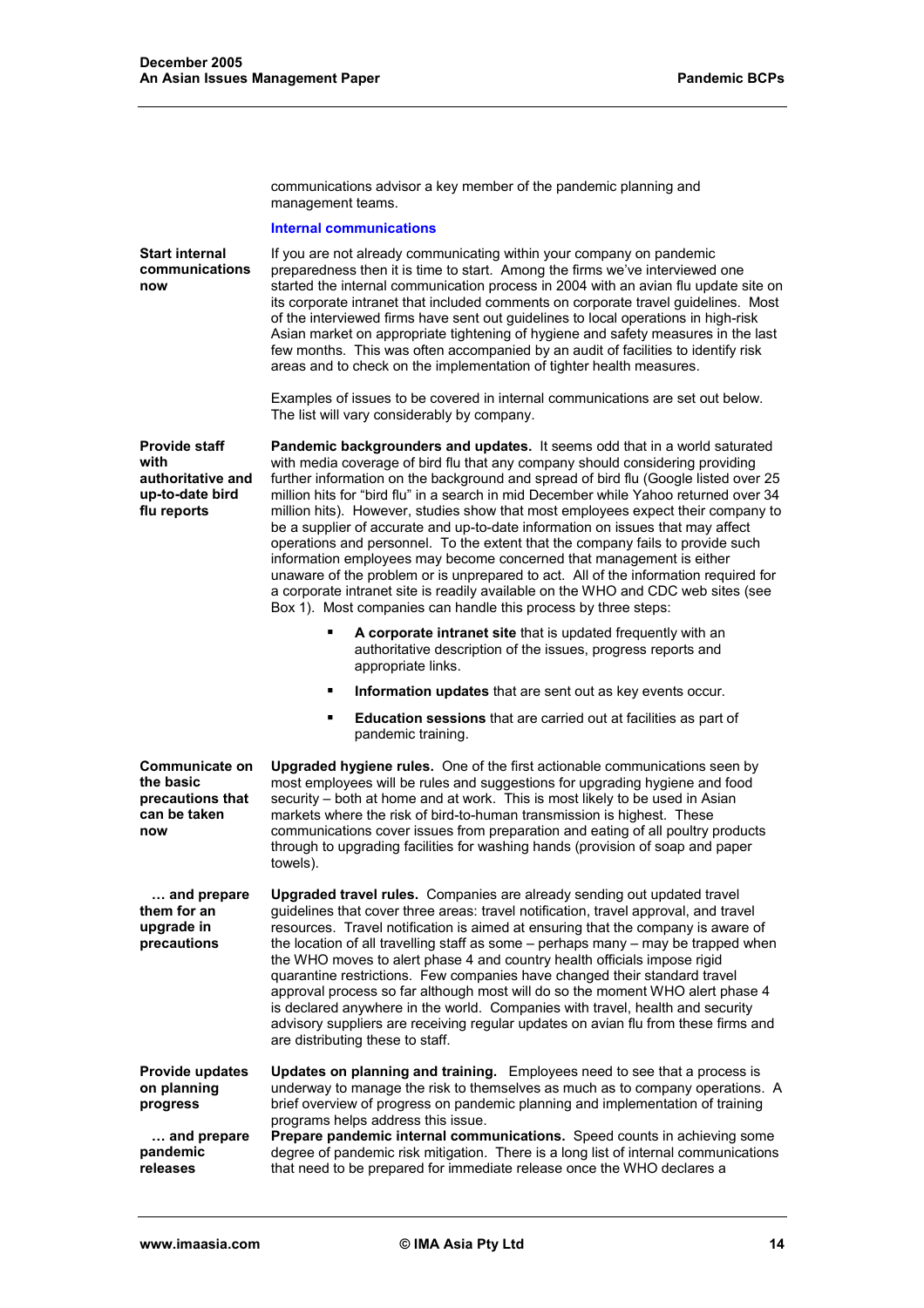pandemic.

#### **External communications**

Preparation of the external communication plan is one of the major tasks to be undertaken in the planning stage. While there is considerable variation in the work being undertaken by companies there are two dominant themes in the external communication plans.

**(1) Communication to inform the market** 

**Maintaining the corporate brand and reputation** 

**Advertising.** Current corporate advertising may be completely inappropriate during a pandemic. There are already reports of some consumer firms filming alternative TV advertisements.

**Changes to products and service levels.** Companies with large numbers of customers (consumer and corporate) will need to quickly supply information on changes to production and service levels.

 **… and meeting securities law obligations** 

**Public company releases.** All companies should expect rumors and speculation about the likely damage to their business. These problems can best be countered by regular updates on the impact of the pandemic on the company and the progress of steps to mitigate damage.

#### **(2) Communications as an integral part of pandemic management**

**Enabling outsiders to effectively interact with your pandemic response** 

**Extending pandemic risk mitigation from one month to two years** 

to the general public. **Information and access of key network contacts.** Key business partners

**Security guidelines.** Most companies will impose pandemic security measures in an effort to stop infection of staff. This information needs to be readily accessible

(suppliers and customers) will need constant updates of levels of demand and the company's ability to supply products and services. Quick access to the company's pandemic decision team is also required as you can assume that their normal contact points in a company has fallen ill.

## **Networking – the key to sustainability**

Pandemics do not damage individual companies or facilities so much as undermine entire markets. A company can do quite a lot on its own to improve its pandemic risk management. However, without the close support of its suppliers and customers its ability to develop a pandemic risk mitigation strategy that can be sustained for a year or more is almost non-existent. In effect, networking is how the marketplace attempts to continue relatively stable operation during a pandemic.

Fundamentally networking is about ensuring continuity of supply during a crisis. The alternative to networking comes close to anarchy with unexpected shortages, spiralling prices, and – at an extreme - a tendency to looting in the general community.

#### **Who to start networking with?**

**Identify key dependencies under pandemic conditions** 

Most companies are well aware of their place in the value chain so understanding and managing relationships with key suppliers and key customers is second nature. Companies need to expand on this information by analysis of key dependencies with regard to achieving performance goals set under the pandemic management plan. A good example of this is the corporate IT/communications supplier. Under normal business operations such firms deliver background functionality. Yet intra and internet services will be critical to the company's pandemic response at the same time as IT service firms are likely to be hit hard by a pandemic (their businesses rely on provision of specialist staff).

#### **What to discuss?**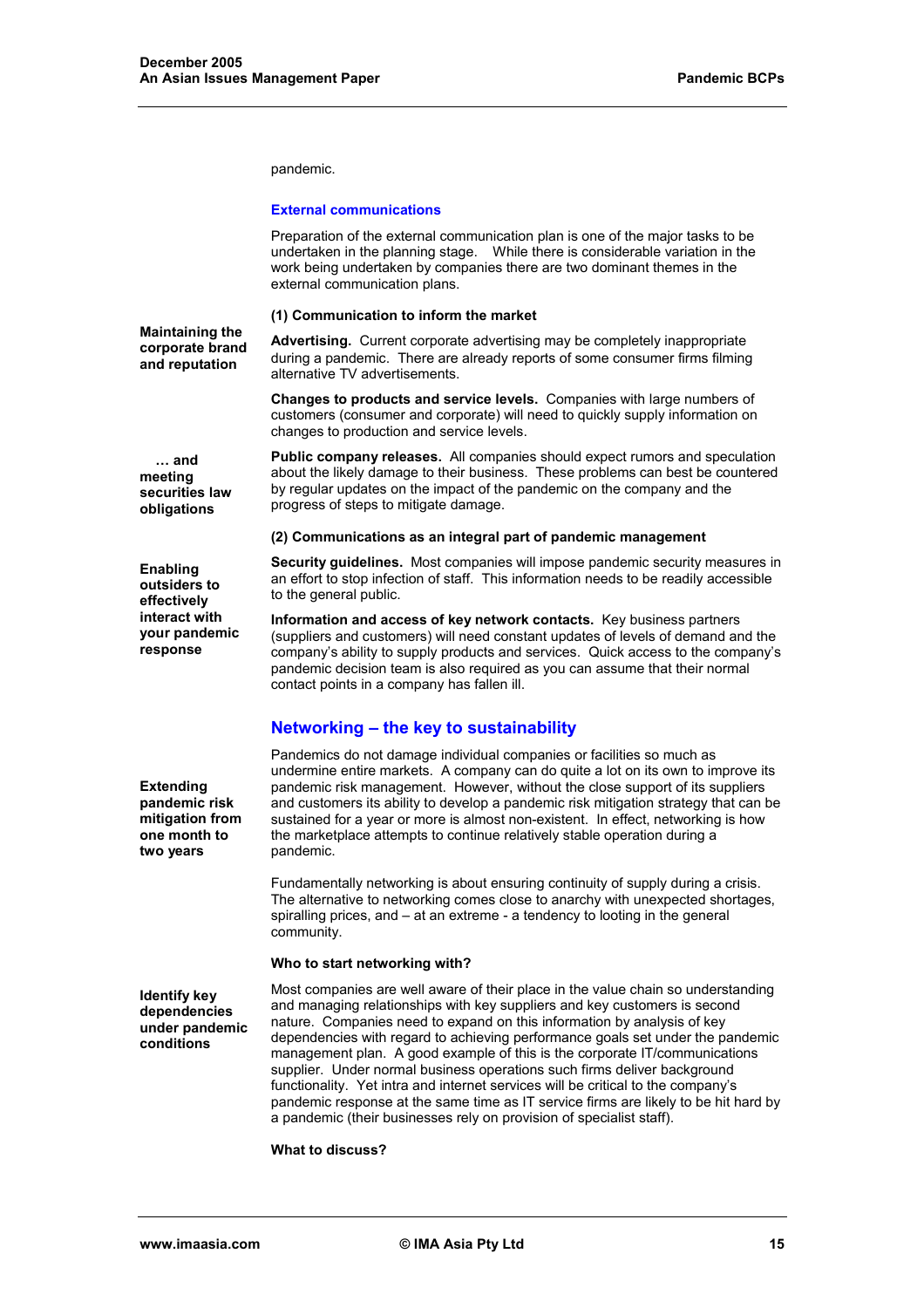The topic of discussion is the ability to ensure continued supply. A least one interviewee commented that his firm has already been asked by a customer to state its ability to continue providing a key service under pandemic conditions. With a 90% probability that the world will remain at WHO Alert phase 3 for the next few years this type of pointed commercial discussion will become increasingly common. By 2007, it may well have become a standard item in negotiating sales for a significant number of companies.

 **… and confronting the systemic limits on the ability to supply** 

**Guaranteeing continued supply** 

> The Catch-22 is that most of your clients will want assurances of continued supply yet you will have to prepare for operations with a 25-50% reduction in staff levels as well as the uncertainty of delivery from your own suppliers. Clearly recognition is required of the potential for a greatly reduced capacity to deliver products and services that is as much systemic as within the control of an individual firm. Given the systemic nature of the problem companies can, for example, test volume scenarios with their key suppliers and customers, e.g. "… what happens it we cut our supply to you by 25% / by 50%? What are the most important products/services we should try to maintain within the 50%/75% level we can deliver?"

#### **Tracking network commitments**

Assuming most of us spend the next two years arranging network supply commitments with upstream and downstream business partners there is the risk of massively overcommitting on the resources that are likely to be available. The only way to handle this will be via regular review with network partners of supply capacity. This will be particularly important once a pandemic starts as companies are bound to confront unexpected shifts in demand that may reduce or improve their ability to support customers.

# **Section 4 Documentation, Schedules, Teams and Tasks**

| The two best public websites that we've come across with useful background and<br>guidelines for corporate pandemic management are the World Health Organisation<br>site and the Center for Disease Control site. See specifically the following web<br>pages for useful commentary on corporate preparedness:<br><b>WHO</b><br>http://www.who.int/csr/disease/influenza/pandemic/en/index.html                             |
|-----------------------------------------------------------------------------------------------------------------------------------------------------------------------------------------------------------------------------------------------------------------------------------------------------------------------------------------------------------------------------------------------------------------------------|
| <b>CDC</b><br>٠<br>http://www.cdc.gov/flu/pandemic/business.htm<br>(kook for a 2 page checklist for corporate preparedness)                                                                                                                                                                                                                                                                                                 |
| A number of risk and health management companies have developed programs for<br>their customers. See for example:                                                                                                                                                                                                                                                                                                           |
| Control Risks:<br>http://www.control-risks.com/default.aspx?page=445                                                                                                                                                                                                                                                                                                                                                        |
| International SOS:<br>٠<br>http://www.internationalsos.com/members_home/pandemicpreparedness                                                                                                                                                                                                                                                                                                                                |
| Strategic Value Management Ltd (this site specialises in avian flu)<br>٠<br>http://www.svmprepare.com/index.html                                                                                                                                                                                                                                                                                                            |
| Given the extensive coverage of the current bird flu outbreak we expect we'll<br>shortly hear about dozens of sites with advice for corporate planners. In the<br>interim we've included in this section some of the relevant issues and ideas raised<br>during our interviews.                                                                                                                                             |
| It is essential for the pandemic planning team to read the WHO's 54-page "WHO<br>Global Influenza Preparedness Plan". This document, which was first released in<br>mid 2005 and is being constantly updated, provides a step-by-step review of action<br>to be taken by the WHO and national health authorities at each of the six phases of<br>a pandemic alert. This provides the public sector framework within which a |
|                                                                                                                                                                                                                                                                                                                                                                                                                             |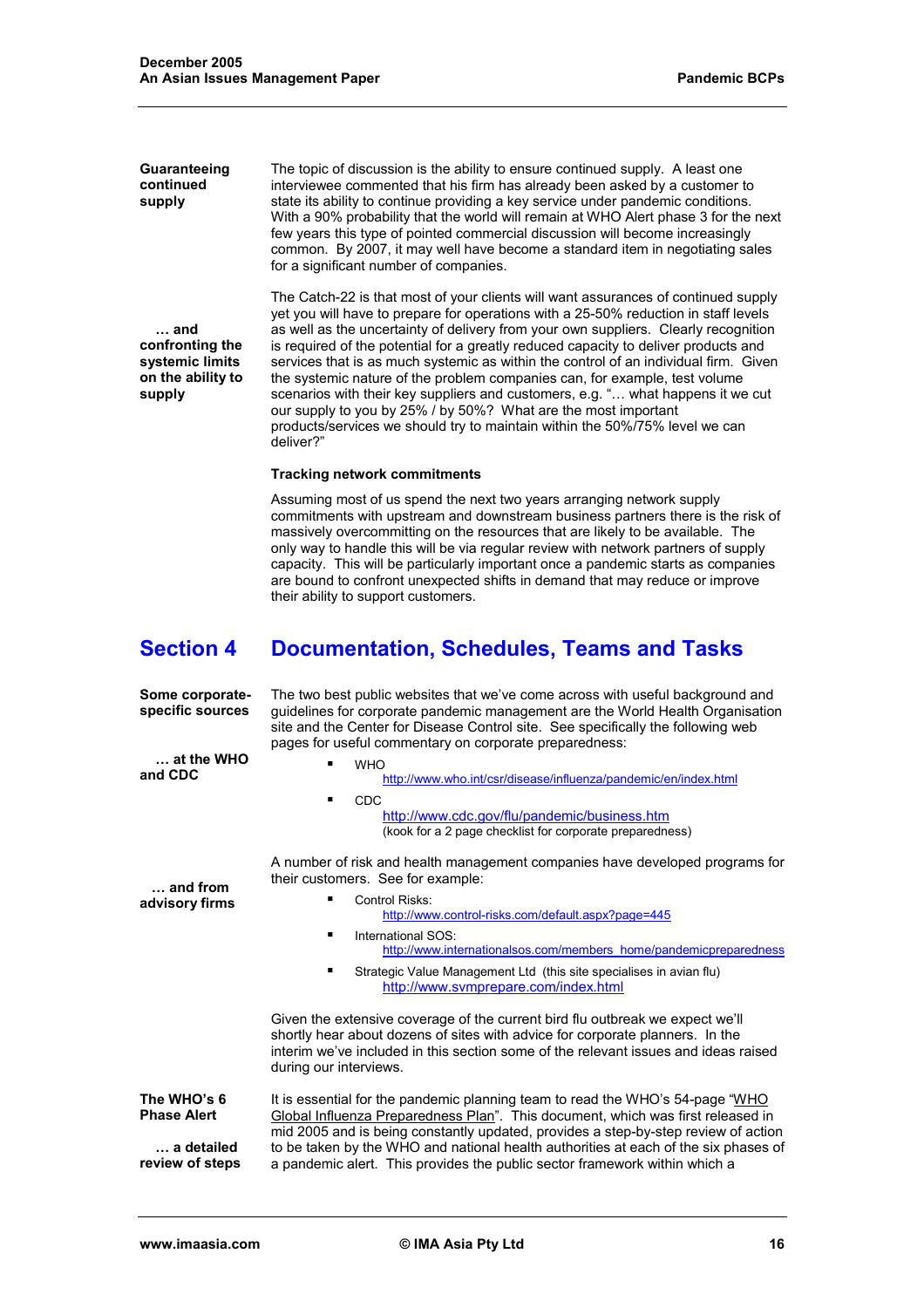| at each phase                   | company needs to prepare its own schedules and activities. The document is<br>available at the following web location:<br>http://www.who.int/csr/resources/publications/influenza/GIP 2005 5Eweb.pdf<br><b>Documentation of the Pandemic BCP</b><br>Organisational coherence can best be brought to schedules, tasks and teams via a<br>series of working documents that set agendas, track progress and show when<br>goals have been met. Four broad sets or stages of documentation are likely for<br>most firms with sub-stages that vary according to the type of business. Some firms<br>have arranged these as colour coded ring-binders or reports. |
|---------------------------------|------------------------------------------------------------------------------------------------------------------------------------------------------------------------------------------------------------------------------------------------------------------------------------------------------------------------------------------------------------------------------------------------------------------------------------------------------------------------------------------------------------------------------------------------------------------------------------------------------------------------------------------------------------|
| Stage 1<br>documentation        | <b>Pandemic Strategy Initiation</b><br>"Corporate Guidance on Preparation of the Pandemic Management                                                                                                                                                                                                                                                                                                                                                                                                                                                                                                                                                       |
| Setting goals,<br>appointing    | Plan" – the CEO sponsorship document that covers the need for a<br>whole-of-corporate response and acknowledges that a shift in<br>corporate goals is anticipated under pandemic conditions (both are<br>essential parameters for the planning team).                                                                                                                                                                                                                                                                                                                                                                                                      |
| the planning                    | Appointment of pandemic planning team.<br>٠                                                                                                                                                                                                                                                                                                                                                                                                                                                                                                                                                                                                                |
| team,                           | Nomination of any key outsiders to support planning (PR firms, risk<br>٠                                                                                                                                                                                                                                                                                                                                                                                                                                                                                                                                                                                   |
| … and                           | management companies, health management firms, etc).                                                                                                                                                                                                                                                                                                                                                                                                                                                                                                                                                                                                       |
| establishing a<br>schedule      | Initial communications/PR statements, primarily for internal<br>٠<br>distribution although some firms will be under pressure to indicate to<br>business partners that pandemic planning is underway (including the<br>appropriate contact points within the company for networking).                                                                                                                                                                                                                                                                                                                                                                       |
| <b>PLUS</b> - initiating<br>the | Setting of goals or "targeted levels of readiness".<br>٠                                                                                                                                                                                                                                                                                                                                                                                                                                                                                                                                                                                                   |
| communication<br>strategy       | Establishing the framework established for country, regional, global<br>٠<br>coordination in planning.                                                                                                                                                                                                                                                                                                                                                                                                                                                                                                                                                     |
|                                 | ٠<br>Planning schedule established.                                                                                                                                                                                                                                                                                                                                                                                                                                                                                                                                                                                                                        |
| Stage 2<br>documentation        | <b>Pandemic Analysis &amp; Procedures</b>                                                                                                                                                                                                                                                                                                                                                                                                                                                                                                                                                                                                                  |
|                                 | Information gathering on bird flu and development of internal<br>٠<br>corporate statement on bird flu.                                                                                                                                                                                                                                                                                                                                                                                                                                                                                                                                                     |
| <b>Information</b><br>gathering | Establishment of regular bird flu updates within the company so that<br>٠<br>the planning team is aware of the latest developments.                                                                                                                                                                                                                                                                                                                                                                                                                                                                                                                        |
| + impact                        | Preliminary impact assessment on corporation's core functions<br>٠<br>(sourcing, production, logistics, sales, customer support, finance, and<br>HR).                                                                                                                                                                                                                                                                                                                                                                                                                                                                                                      |
| assessment                      | Identification of critical activities to be maintained in each of the core<br>٠<br>areas.                                                                                                                                                                                                                                                                                                                                                                                                                                                                                                                                                                  |
| + options and                   | Mapping of dependencies for critical activities.<br>٠                                                                                                                                                                                                                                                                                                                                                                                                                                                                                                                                                                                                      |
| testing                         | Review of usefulness of current risk mitigation strategies.<br>٠                                                                                                                                                                                                                                                                                                                                                                                                                                                                                                                                                                                           |
|                                 | Development of continuity plans for critical activities.<br>٠                                                                                                                                                                                                                                                                                                                                                                                                                                                                                                                                                                                              |
| + develop the                   | Testing and revision of continuity plans for critical activities.<br>٠                                                                                                                                                                                                                                                                                                                                                                                                                                                                                                                                                                                     |
| PR plan                         | External networking plan, including initial contact with upstream or<br>٠<br>downstream key dependency firms on a test/development basis.                                                                                                                                                                                                                                                                                                                                                                                                                                                                                                                  |
|                                 | PR plan including development of preliminary materials.<br>٠                                                                                                                                                                                                                                                                                                                                                                                                                                                                                                                                                                                               |
|                                 | Investment/resourcing plan for pandemic plan role out.<br>٠                                                                                                                                                                                                                                                                                                                                                                                                                                                                                                                                                                                                |
|                                 | Consideration of participation in pandemic BCP review sessions with<br>٠<br>other companies to share insights and test ideas                                                                                                                                                                                                                                                                                                                                                                                                                                                                                                                               |
| Stage 3                         | Pandemic BCP, Country Template, Training Guidelines                                                                                                                                                                                                                                                                                                                                                                                                                                                                                                                                                                                                        |
| documentation                   | Global corporate pandemic BCP.<br>٠                                                                                                                                                                                                                                                                                                                                                                                                                                                                                                                                                                                                                        |
| + the pandemic                  |                                                                                                                                                                                                                                                                                                                                                                                                                                                                                                                                                                                                                                                            |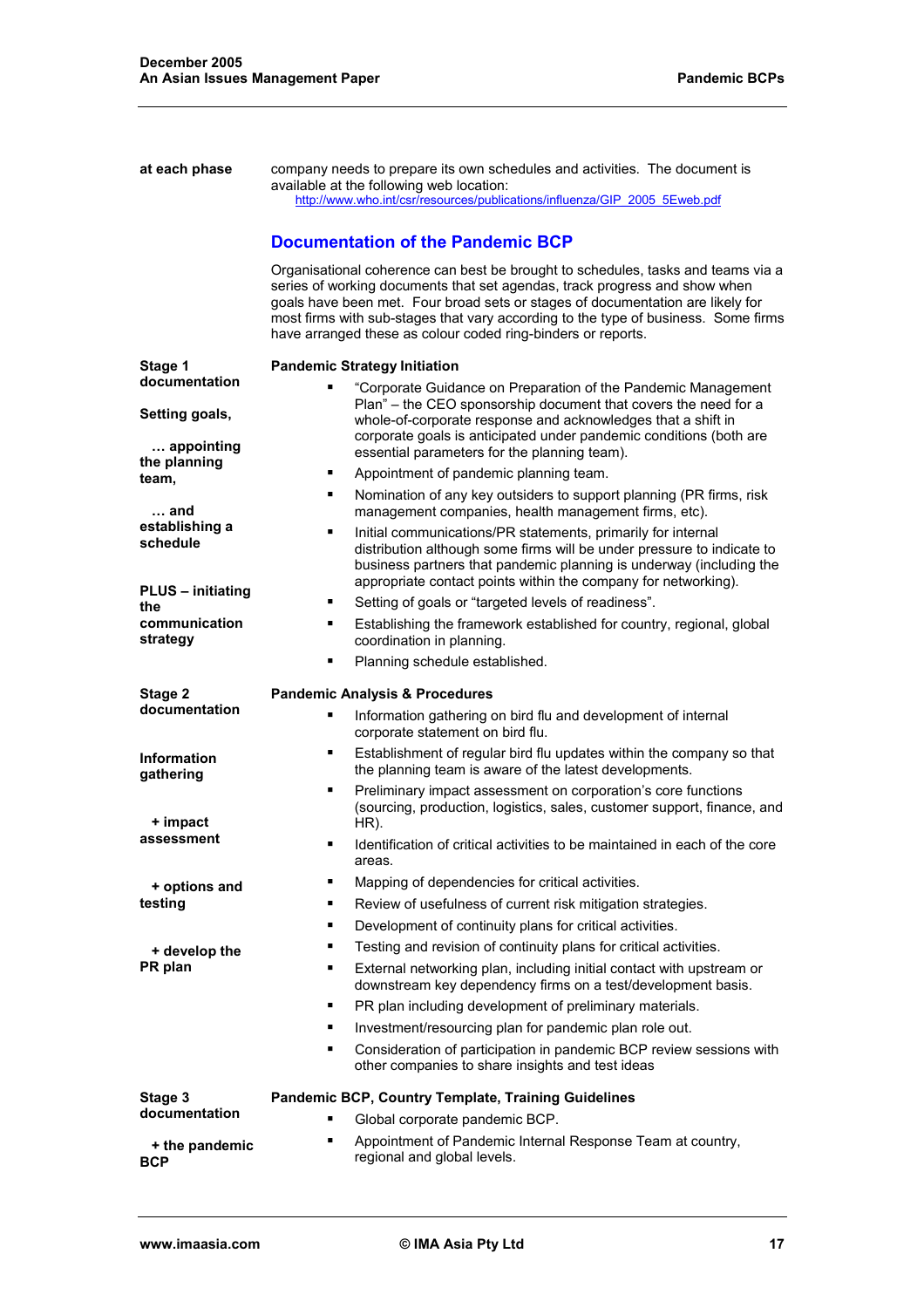| + country<br>templates<br>+ training                                    | Appointment of Pandemic Network Management Team at country,<br>٠<br>regional and global level.<br>Template for country implementation.<br>٠<br>Facility level training sessions.<br>٠<br>Regional / global level training sessions.<br>٠                                                                                                                                                                                                                                                                                                     |  |
|-------------------------------------------------------------------------|----------------------------------------------------------------------------------------------------------------------------------------------------------------------------------------------------------------------------------------------------------------------------------------------------------------------------------------------------------------------------------------------------------------------------------------------------------------------------------------------------------------------------------------------|--|
| Stage 4<br>documentation<br>managing<br>pre-pandemic<br>implement-ation | <b>Pandemic Network &amp; Community Support Management</b><br>Proactive schedule for contacting and arranging crisis support with<br>٠<br>key suppliers, customers, health authorities and the local community.<br>Reactive process for fielding and responding to unprompted requests<br>٠<br>from other suppliers, customers, agencies and local community.<br>Periodic review of alignment between critical activities in the<br>٠<br>pandemic BCP and requests.                                                                          |  |
|                                                                         | <b>Schedules</b>                                                                                                                                                                                                                                                                                                                                                                                                                                                                                                                             |  |
| You may not<br>have time to<br>finish pandemic<br>planning              | Two sets of timelines need to be considered in developing a pandemic<br>management plan: the avian flu (H5N1) timeline, including estimates of future<br>stages, and the corporate pandemic planning and management timelines.<br>Preliminary points to note are:                                                                                                                                                                                                                                                                            |  |
| identify and<br>fast track key<br>areas                                 | Fast track some planning. Companies may not have the time<br>٠<br>required to develop an effective pandemic management plan as the<br>move to WHO Alert Phase 4 could occur at any time. Scope for fast<br>tracking some items may be required (covered below). This is<br>particularly the case for health care and IT support firms that have a<br>critical role in assisting customers with their own pandemic<br>management plans. These firms are already being approached by<br>customers seeking review of pandemic BCP capabilities. |  |
| …. focus on a<br>two year event                                         | Prepare for a prolonged event. Most business risks are of a short<br>٠<br>duration with BCP's typically focused on 30 days before a return to<br>normal operations is attempted. A pandemic is likely to come in<br>waves that last several months with 1-2 years required before the<br>pandemic either peters out or is brought under control. The<br>pandemic crisis response needs to focus on sustainable goals.                                                                                                                        |  |
|                                                                         | Prepare for a prolonged recovery. Recovery from a major<br>٠<br>pandemic is likely to take several years in countries with strong<br>governments and good health systems. Longer recovery periods can<br>be expected in developing countries.                                                                                                                                                                                                                                                                                                |  |
| followed by<br>a two year                                               |                                                                                                                                                                                                                                                                                                                                                                                                                                                                                                                                              |  |

**recovery**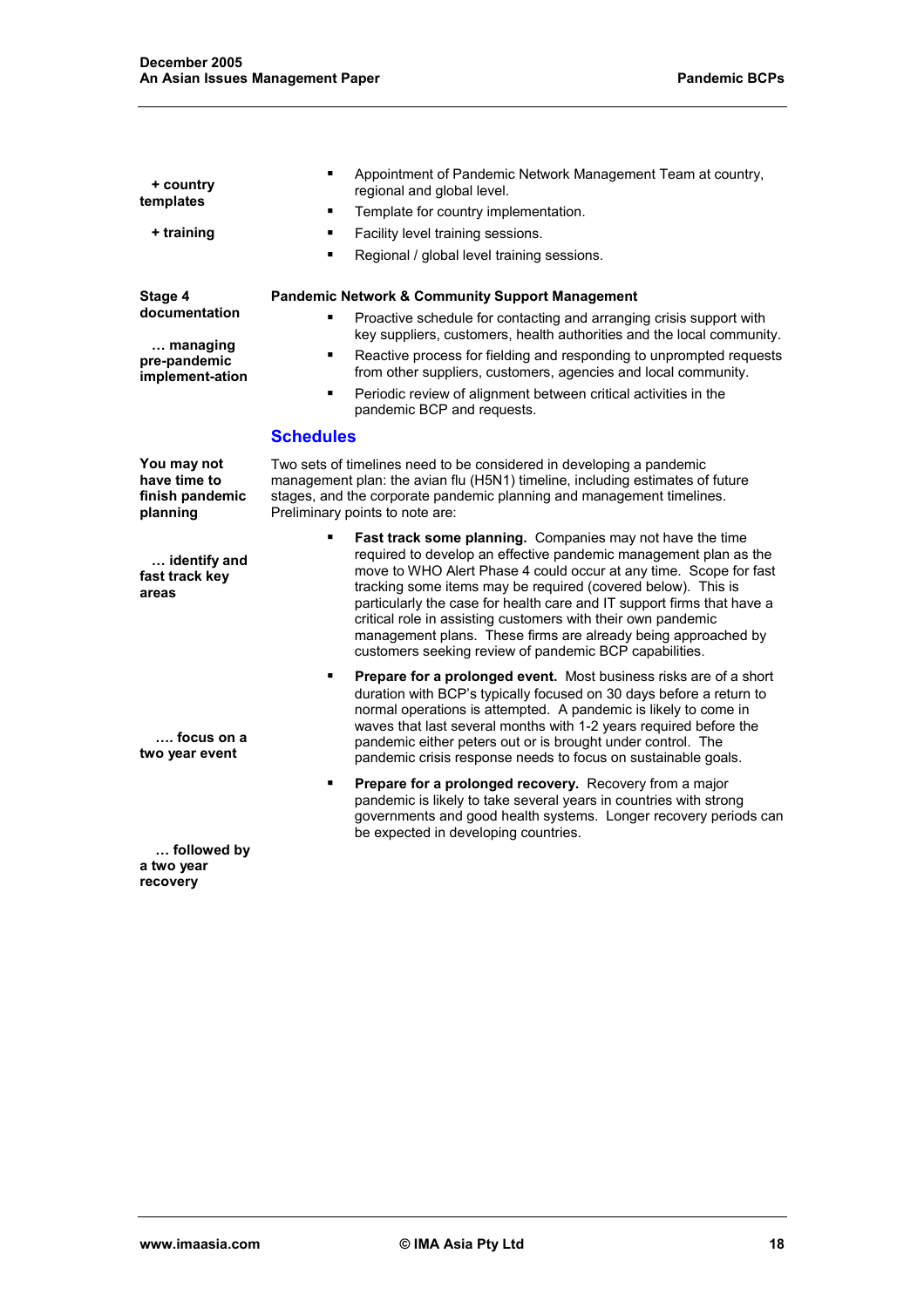#### **The avian flu (H5N1) timeline**

The first timeline covers the dates for the current bird flu outbreak and estimates of the schedule under which a full pandemic may occur. We've included reference to the first known outbreaks of H5N1 to provide perspective on the emergence of the bird flu pandemic risk.

| 1996                                                                              | H5N1 isolated in a farm goose in southern<br>China                                                                                                                                                                                                                                                                                                                              |
|-----------------------------------------------------------------------------------|---------------------------------------------------------------------------------------------------------------------------------------------------------------------------------------------------------------------------------------------------------------------------------------------------------------------------------------------------------------------------------|
| 1997                                                                              | H5N1 outbreak in Hong Kong - 18 known<br>cases and six deaths.                                                                                                                                                                                                                                                                                                                  |
| 2003 February                                                                     | Two of three members of a Hong Kong family<br>die after travelling in Fujian province (China)<br>with one death confirmed as H5N1.                                                                                                                                                                                                                                              |
| <b>Avian Flu Wave 1</b><br>(Mid 2003 - Mar 2004)                                  | Initial outbreaks of H5N1 virus confirmed in<br>bird flocks across Asia and particularly in<br>Vietnam (23 human cases, 16 fatal) and<br>Thailand (12 cases, 8 fatal).                                                                                                                                                                                                          |
| <b>Avian Flu Wave 2</b><br>(Jun/Jul 2004 - current)                               | Acceleration in case reports and human<br>cases across Asia. Spread of bird flu outside<br>Asia, notably by migrating wild birds to poultry<br>in Europe. Concern that bird flu may have<br>reached Africa in December 2005 with the<br>potential for unchecked spread. The WHO<br>moves to a phase 3 pandemic alert.                                                           |
| <b>WHO Alert Phase 3</b><br>(assume until 2007)                                   | Assuming there is no outbreak of human-to-<br>human transmission the WHO is expected to<br>stay at alert phase three for several years.<br>The WHO Director General would only<br>downgrade from Phase 3 when the H5N1<br>virus weakens through mutation or human<br>and animal health authorities develop suitable<br>vaccines that can be widely deployed (several<br>years). |
| <b>WHO Alert Phase 4</b><br>(assume at any time)                                  | It is impossible to estimate when this may<br>occur as it depends on virus mutation and a<br>number of other factors. It is considered a<br>likely event at some point in the next few<br>years. It could also occur very soon.                                                                                                                                                 |
| <b>WHO Alert Phase 6</b><br>(assume within 2 months of<br>Phase 4 being declared) | Health authorities hope to effectively<br>quarantine the first outbreak of human-to-<br>human transmission or at least to slow its<br>spread. However, a full phase 6 alert<br>pandemic may be declared worldwide within a<br>few months of Alert Phase 4.                                                                                                                      |
| <b>Duration of pandemic</b><br>(assume 2 years)                                   | The pandemic is likely to spread around the<br>world in waves that hit quickly with enormous<br>force before fading after several months only<br>to return some months later.                                                                                                                                                                                                   |
| <b>Recovery from pandemic</b><br>(assume 2 years)                                 | Countries will vary in their recovery. Those<br>with well resourced health authorities, strong<br>economies and quicker access to appropriate<br>drugs will recover quickly. Those without<br>such advantages may take years to recover.                                                                                                                                        |

#### **Pandemic planning: Total time required – 5 to 6 months**

The fastest pandemic BCP that we've seen was done by a health care firm that expects to play a critical role in supporting customers and governments across Asia in dealing with a pandemic. The pandemic BCP project was launched in mid July 2005 and – with the help of fast tracking for some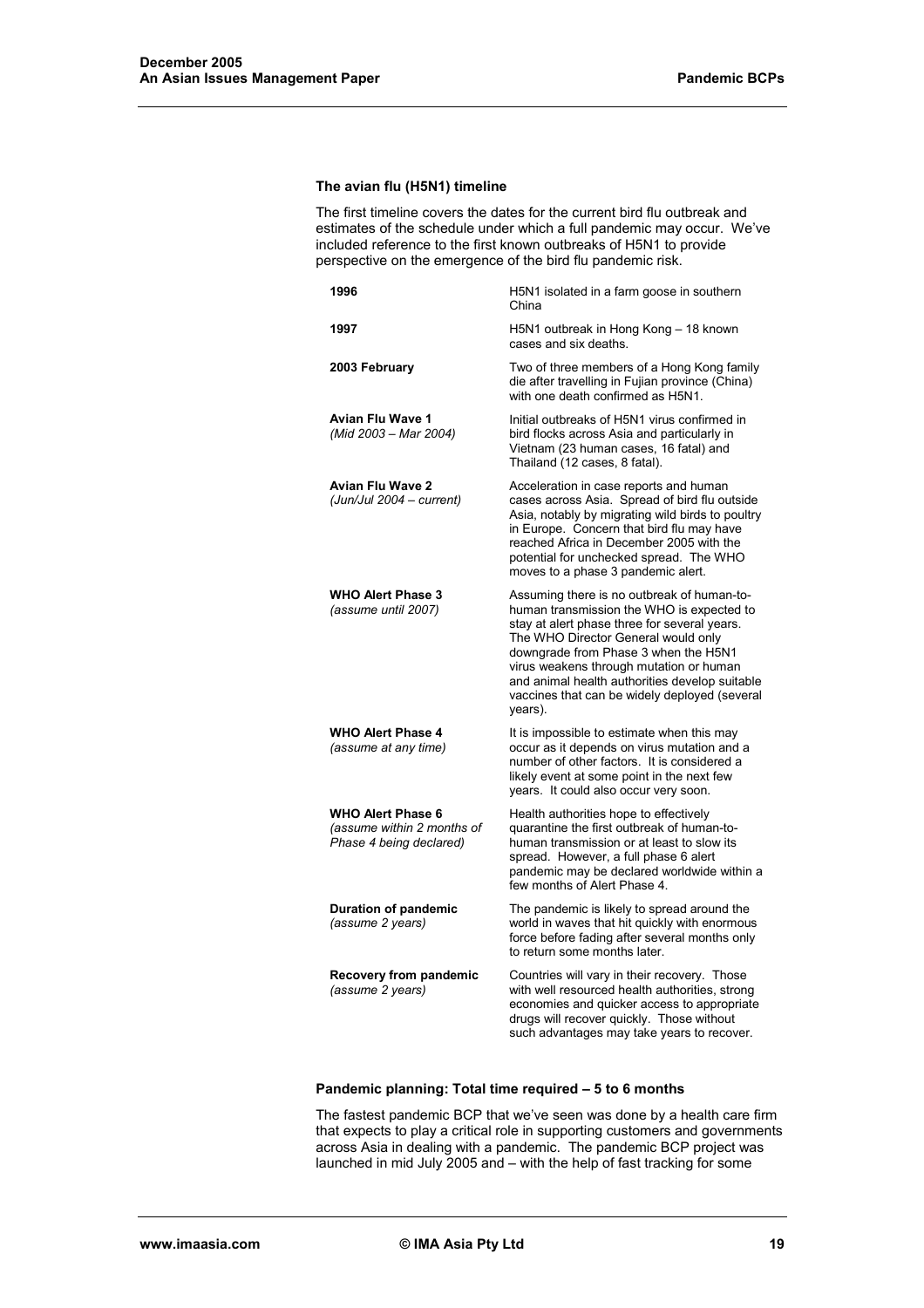areas – will be completed by December 31. Other companies have been less rigorous in setting deadlines but hope to complete the process within six months.

#### **Planning initiation: 4-6 weeks**

Most companies appear to have been thinking about "doing something about bird flu" for several months. However, initiating such a large undertaking is not easy, particularly as all companies naturally have full management and planning schedules. Some companies have good reason to prioritise pandemic preparation and will – to an extent - clear other planning commitments out of the way.

#### **Planning workshops: monthly – lasting 4-6 months**

Most companies are using a series of workshops to bring together pandemic BCP planning team members (both staff and external). These provide a framework for moving through the schedule so the aim is to set goals that must be met. The workshops also allow quick resolution of issues and determination of where to focus effort. Workshops are typically placed a month apart to allow progress in the intervening period.

#### **Pandemic BCP roll-out: 4-8 weeks**

Worldwide implementation of the pandemic BCP can take, at a minimum for large companies, up to two months. This includes appointment and briefing of pandemic response teams and implementation of the first training sessions at various facilities around the world. It is not until local training is well underway that the company will be able to undertake its first global pandemic training exercise.

#### **Pandemic planning and management teams**

#### **Existing crisis planning teams**

Many MNCs have existing crisis or risk management staff and in some cases the top corporate crisis manager sits near to the CEO. The crisis organisational structure is usually three-tiered with risk managers at the headquarters, regional and country levels. This structure – from proximity to the CEO through to global planning and implementation capacity provides an ideal starting point for creating a pandemic planning team. Companies without a pre-existing risk team structure may need to consider the fulltime appointment of several staff to the role to ensure quick progress on development and roll-out of the pandemic management plan.

#### **Seconding key resources to the planning team**

While most companies with an existing risk management team have a good starting point the risk team by itself does not have the resources to produce a pandemic plan. Two other groups need to be brought into the process on a part-time or temporary basis. The first group includes representatives of most of the major functions in the company (HR, Finance, Logistics, IT etc) as they are able to assess the pandemic impact in their area, trace dependencies, and recommend mitigation steps. The second group to second will include key non-staff who have experience or skills specific to pandemic risk mitigation. These usually include a senior manager from an external PR/communications firm and a manager from any contracted risk or health management supplier.

#### **Pandemic management teams**

A key function of the pandemic management team is its ability to make decisions when the normal decision-maker is absent (see Section 3, page 13). Essentially the company has to assume that half the people it wants to play a lead role in managing the pandemic will not be available (the "lottery leadership" principle at work). The only way to counter this is to rely on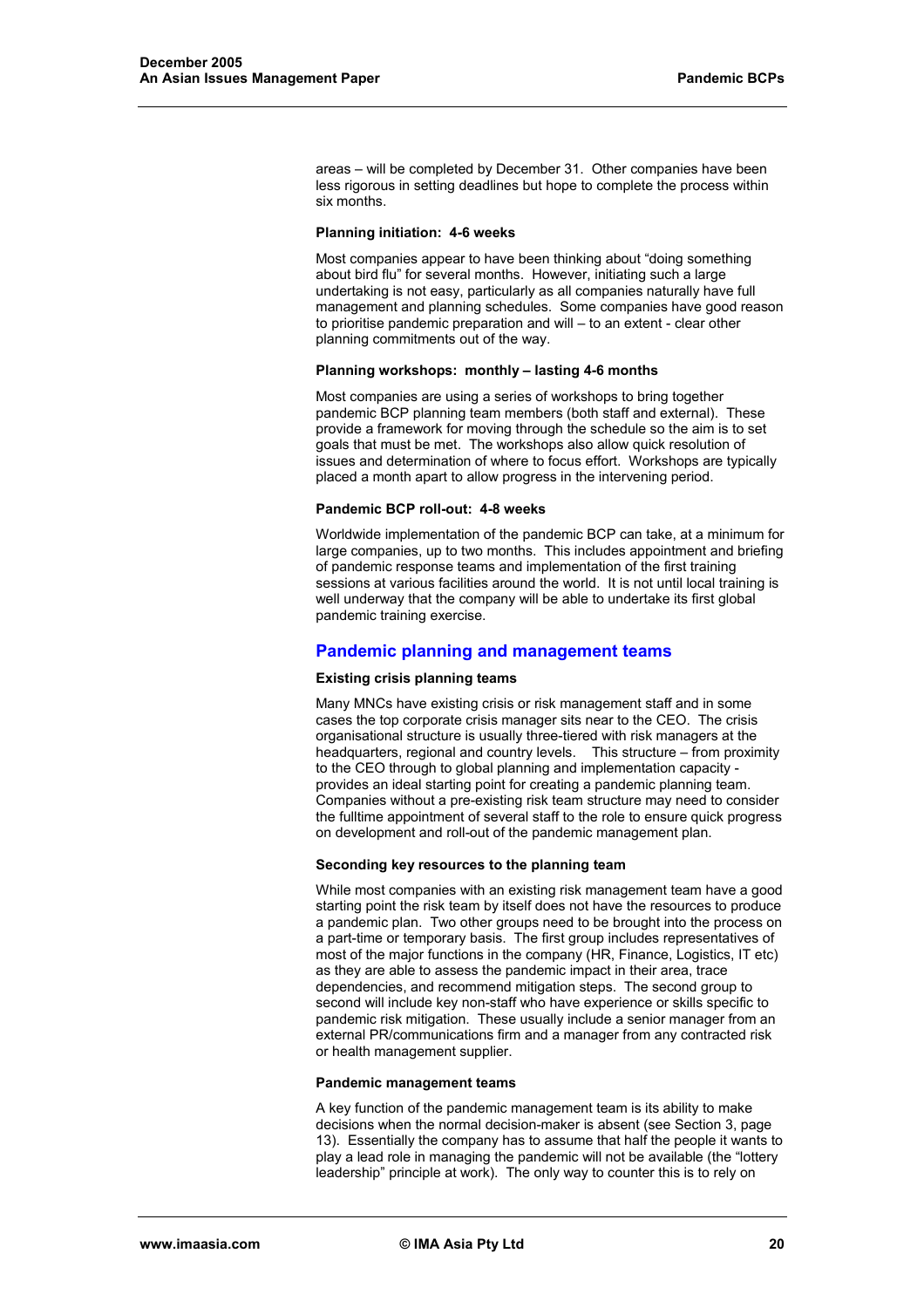organisational strengths rather than key individuals to implement the pandemic management plan.

## **Pandemic Planning Tasks**

 The list of tasks can go on for pages. We've mentioned below some of the main tasks that stand out in the interviews we've carried out and in the above discussion.

#### **Pandemic Education**

**Aim to quickly create a high level of awareness** 

- A high level of early awareness is critical to developing an effective pandemic response. There are three steps to this:
	- **Information (via bulletins, intranets, workshops)**
	- **Pre-pandemic implementation (often health, hygiene and** food preparation guidance and rules).
	- Pre-pandemic training.

#### **Pandemic supplies**

**SARS experience suggests that some stockpiling is justified** 

Companies have started stock piling suitable gloves, masks, and disinfectants. Companies with large facilities will also want to consider emergency beds and related materials for caring for ill staff. SARS showed that even these basic materials will quickly disappear from stores. There is a high probability that companies will have to cope with H5N1 infected staff in their facilities, possibly for a considerable time.

#### **Facilities audit**

**Limit the risk of transmission into - and within - facilities**  Companies need to know how to secure their facilities to reduce the possibility of transmission into a facility and within a facility. This means not only a secure perimeter but also capacity for isolating groups within the facility on a long-term basis. One interviewee has even re-arranged airconditioning for their building in Thailand so that independent systems supply different floors. Companies with large facilities and staff also need to pre-identify areas suitable for first aid and quarantining of ill or potentially infected staff. Some companies have even considered the need for temporary storage of dead as this is a likely occurrence.

#### **Facilities security**

**Upgrade security**  Some companies will need to increase security at facilities to ensure they maintain tight control over access (and thereby transmission risk). Security staff and materials to assist in maintaining security will be needed. Systems enabling controlled access to facilities will also be needed.

#### **Travel advisories and controls**

**come with little warning**  The movement of people is the main cause of rapid transmission of the virus. Companies are planning for:

- Notification and daily tracking of staff travel (this has already started at some companies in Asia).
	- Introduction of an approval system for staff travel.
	- Supporting staff marooned in foreign markets.

#### **Monitoring and reporting on bird flu**

**Priority: HR Planning** 

Tracking and reporting on WHO and local health authority assessments is considered indispensable. So long as the WHO maintain Alert Phase 3 or higher companies need to monitor for any sudden change in the situation.

**Priority areas for risk mitigation** 

One of the fundamental goals of pandemic risk mitigation is maintaining a healthy and motivated workforce. HR departments will face a dramatic lift in

**Global travel bans may** 

**1.) Protecting staff**